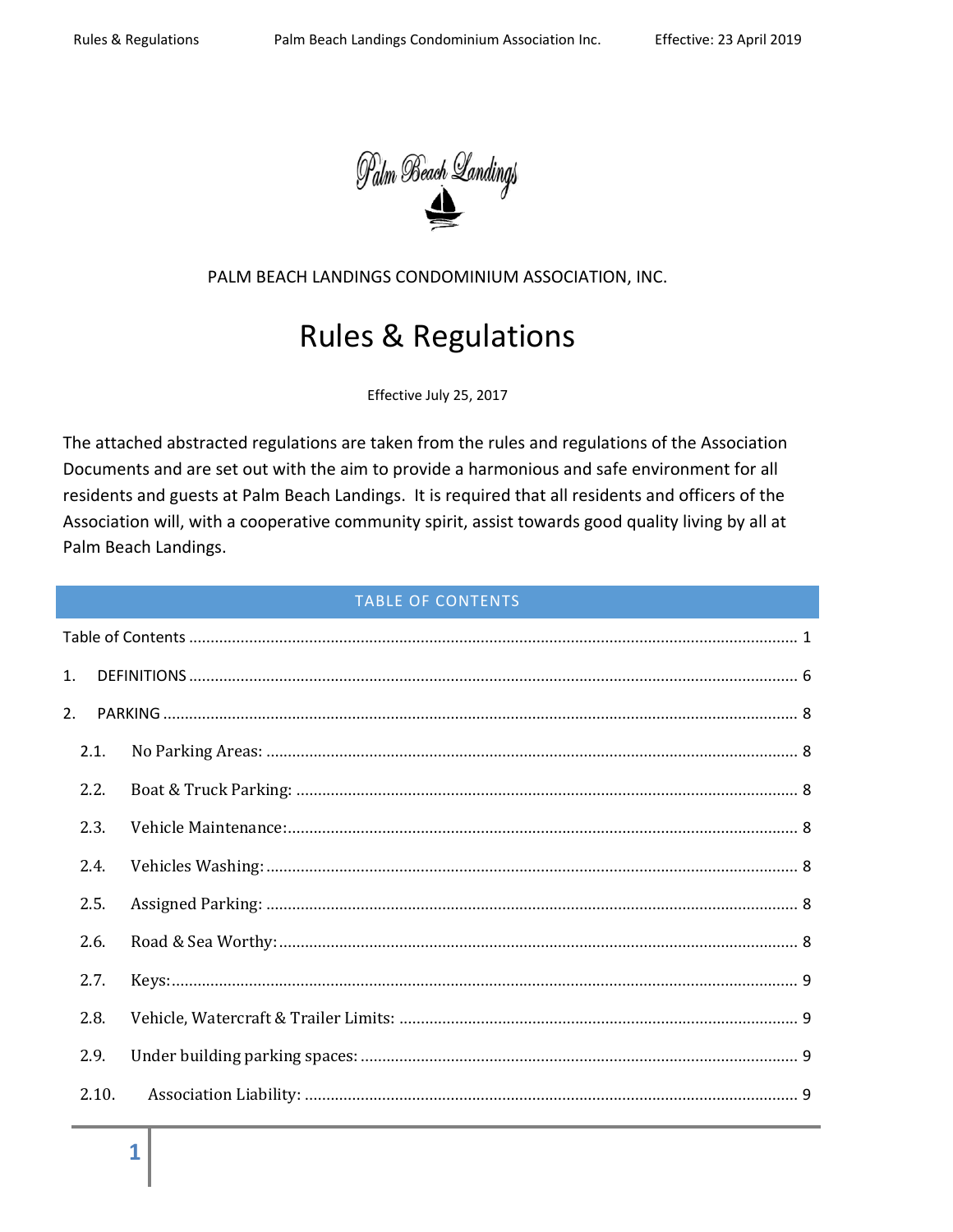|    | 2.11. |                     |
|----|-------|---------------------|
|    | 2.12. |                     |
|    | 2.13. |                     |
|    | 2.14. |                     |
|    | 2.15. |                     |
|    | 2.16. |                     |
| 3. |       |                     |
|    | 3.1.  |                     |
|    | 3.2.  |                     |
|    | 3.3.  |                     |
|    | 3.4.  |                     |
|    | 3.5.  |                     |
|    | 3.6.  |                     |
| 4. |       |                     |
|    | 4.1.  |                     |
|    | 4.2.  |                     |
|    | 4.3.  |                     |
|    | 4.4.  |                     |
|    | 4.5   | Combustibles:<br>14 |
|    | 4.6.  |                     |
|    | 4.7.  |                     |
|    | 4.8.  |                     |
|    | 4.9.  |                     |
| 5. |       |                     |
|    | 5.1.  |                     |
|    | 5.2.  |                     |
|    |       |                     |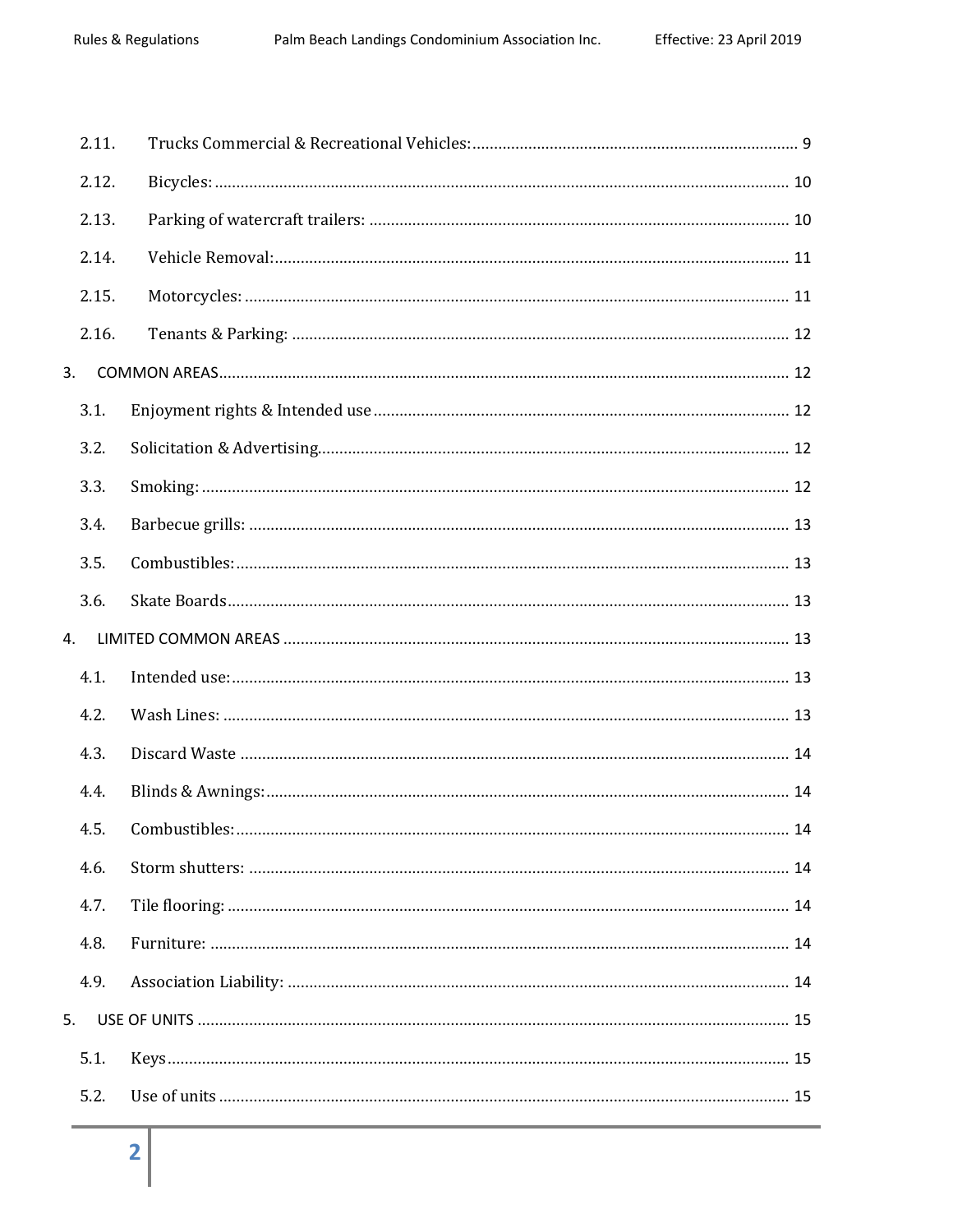|    | 5.3. |                 |    |
|----|------|-----------------|----|
|    | 5.4. |                 |    |
|    | 5.5. |                 |    |
|    | 5.6. |                 |    |
|    | 5.7. |                 |    |
|    | 5.8. |                 |    |
| 6. |      |                 |    |
|    | 6.1. |                 |    |
|    | 6.2. |                 |    |
|    | 6.3. |                 |    |
|    | 6.4. |                 |    |
| 7. |      |                 |    |
|    | 7.1. |                 |    |
|    | 7.2. |                 |    |
|    | 8.   |                 |    |
|    | 8.1. |                 |    |
|    | 8.2. |                 |    |
|    | 8.3. |                 |    |
|    | 8.4. | Nuisance Pets:. | 20 |
|    | 8.5. |                 |    |
| 9. |      |                 |    |
|    | 9.1. |                 |    |
|    | 9.2. |                 |    |
|    | 9.3. |                 |    |
|    | 9.4. |                 |    |
|    | 9.5. |                 |    |
|    |      |                 |    |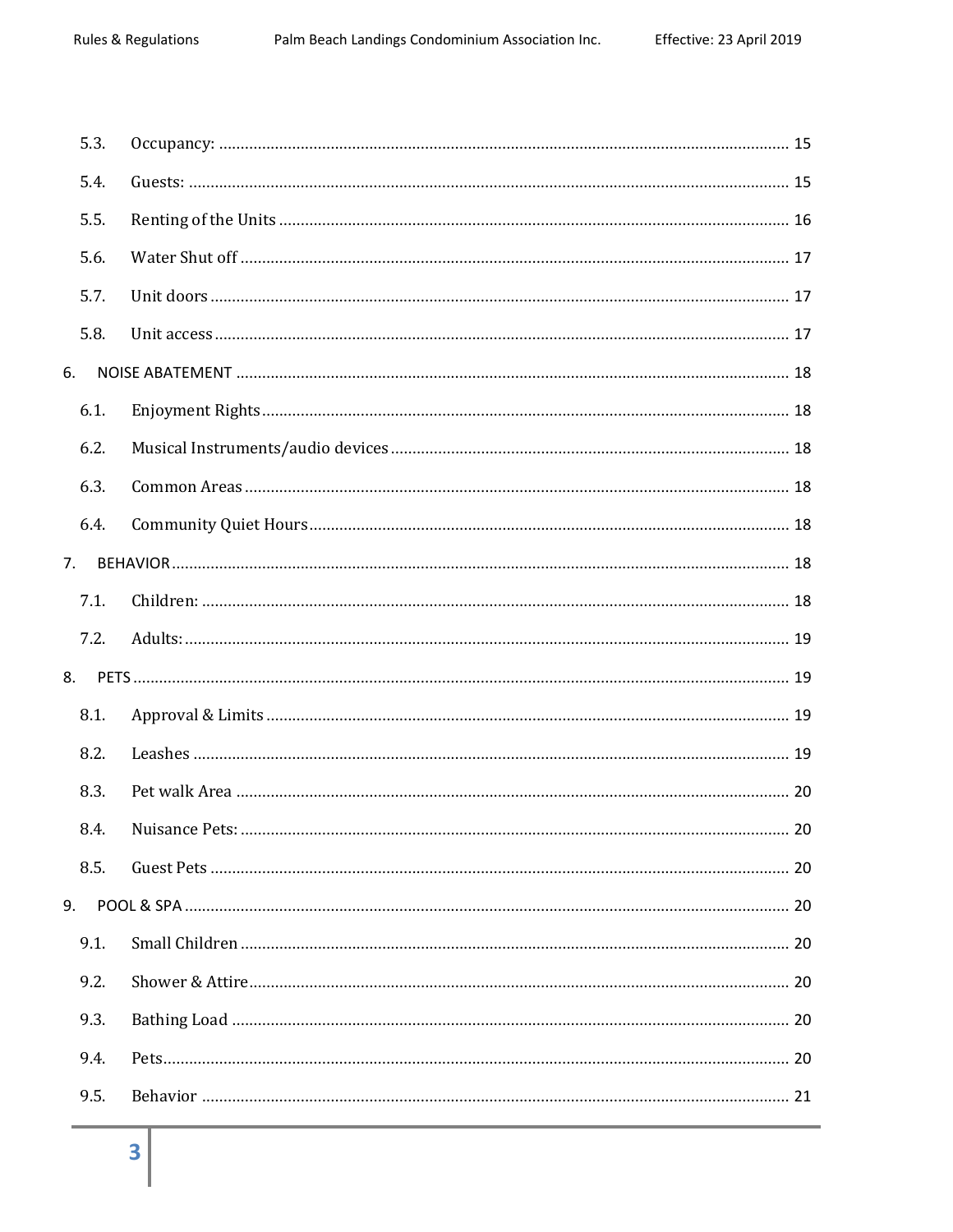| 9.6.  |        |    |
|-------|--------|----|
| 9.7.  |        |    |
| 9.8.  |        |    |
| 10.   |        |    |
| 10.1. |        |    |
| 10.2. |        |    |
| 10.3. |        |    |
| 10.4. |        |    |
| 10.5. |        |    |
| 10.6. |        |    |
| 10.7. |        |    |
| 10.8. |        |    |
| 10.9. |        |    |
| 11.   |        |    |
| 11.1. |        |    |
| 11.2. |        |    |
| 11.3. |        |    |
| 11.4. |        |    |
| 11.5. | Trash. | 23 |
| 11.6. |        |    |
| 12.   |        |    |
| 12.1. |        |    |
| 12.2. |        |    |
| 12.3. |        |    |
| 12.4. |        |    |
| 12.5. |        |    |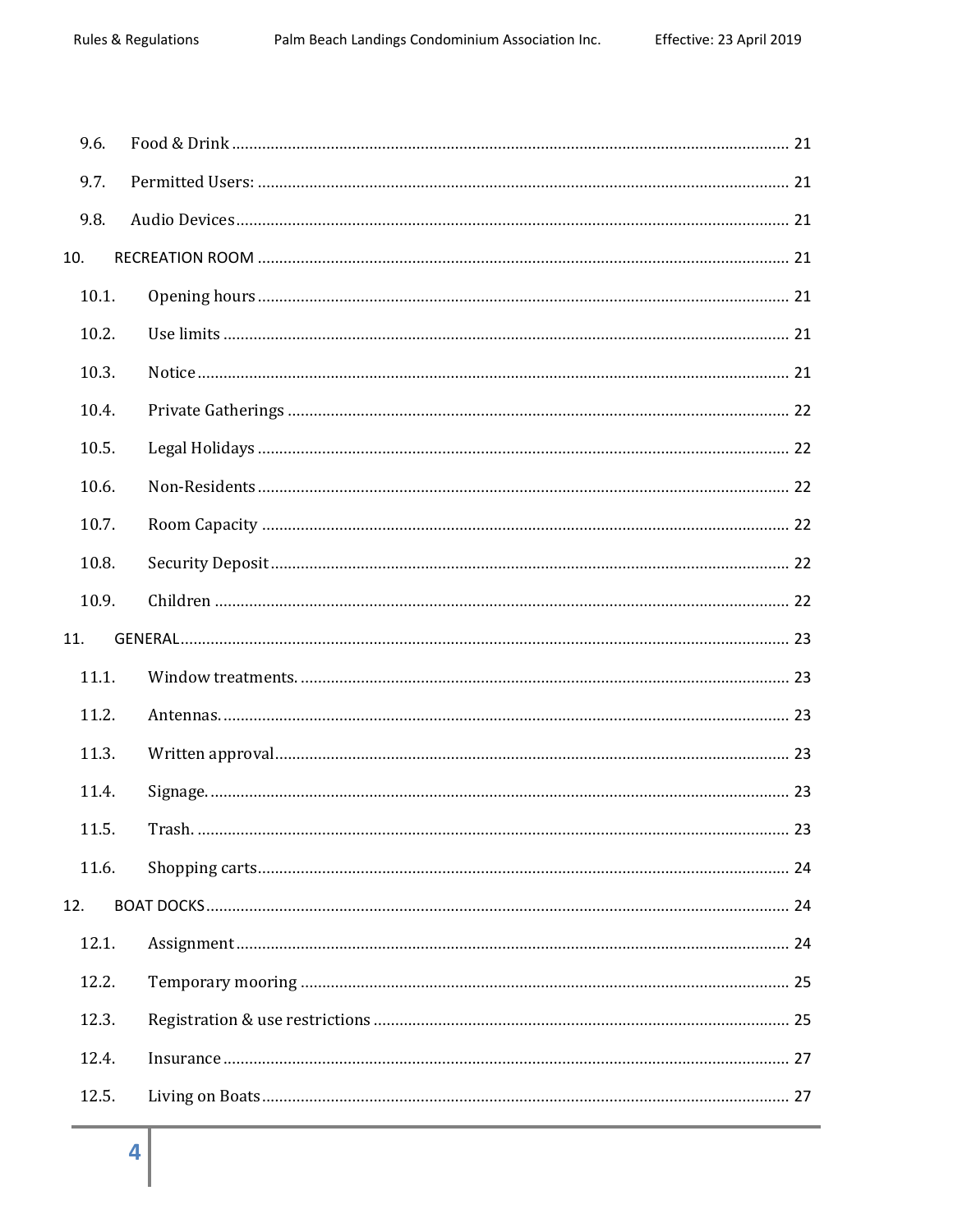| 12.6.  |  |
|--------|--|
| 12.7.  |  |
| 12.8.  |  |
| 12.9.  |  |
| 12.10. |  |
| 12.11. |  |
| 12.12. |  |
| 12.13. |  |
| 13.    |  |
|        |  |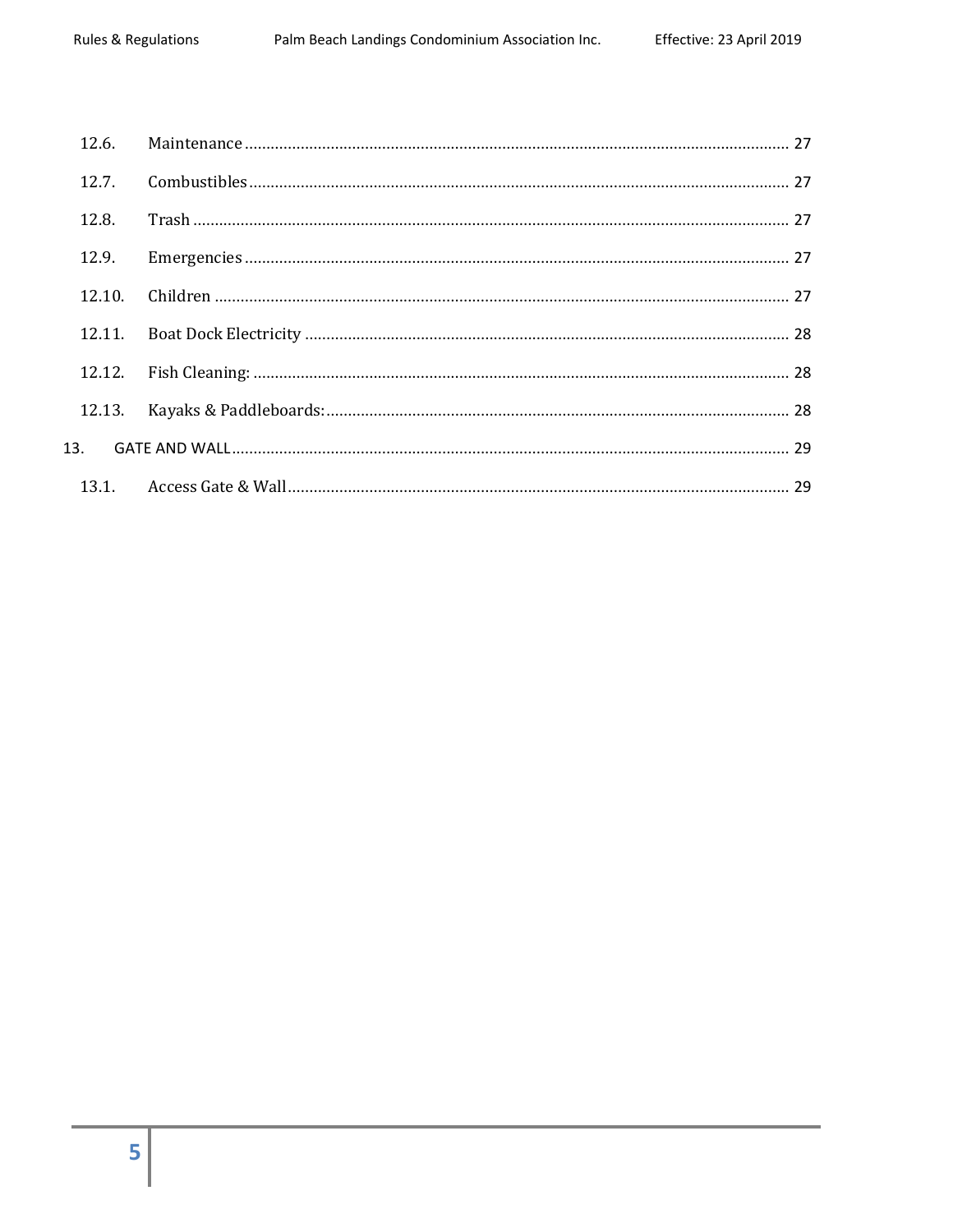# <span id="page-5-0"></span>1. DEFINITIONS

The following terms apply to all vehicles, including but not limited to cars, motorcycles, boats and boat trailers.

- 1. **Motor Vehicle:** Any vehicle or object that shall occupy a boat slip or a parking space, either covered or uncovered, at Palm Beach Landings Condominium Association Inc. A recreational motorcycle owned in addition to a primary vehicle will be considered in the rules pertaining to recreational motorcycles.
- 2. **Towing:** the removal of any motor vehicle as stated in #1 above from Palm Beach Landings at a cost to the owner. The use of a qualified company that is posted and is within the required miles of the property and open the required hours shall be used to perform this task.
- 3. **Abandoned Vehicle:** A vehicle as described in #1 above that does not have in clear sight a current and valid license plate with a current year sticker or registration number.
- 4. **Seaworthy or Roadworthy:** Vehicle must be able to accomplish the task for which it was designed. It must start, run and move; either on land or sea as so designated.
- 5. **Watercraft:** Watercraft and any equipment that is attached to it.
- 6. **Commercial Vehicle:** any vehicle that carries: advertisement, work equipment or ladder racks is considered to be commercial.
- 7. **Trucks:** pick-up trucks, vans and larger than a 6(six) passenger SUV shall be considered to be a truck.
- 8. **Trailer:** is a vehicle used to transport or support a watercraft.
- 9. **Tool trailer:** is a separate vehicle that is towed behind a car or truck and is not permitted on Palm Beach Landings property.
- 10. **RV:** A vehicle that has the ability of additional living space either as is or in a pop-up fashion. These are not permitted on Palm Beach Landings property.
- 11. **No parking area:** Any area that is not specifically marked for parking is considered to be no parking area as well as all grass areas in accordance with the City of Fort Myers codes.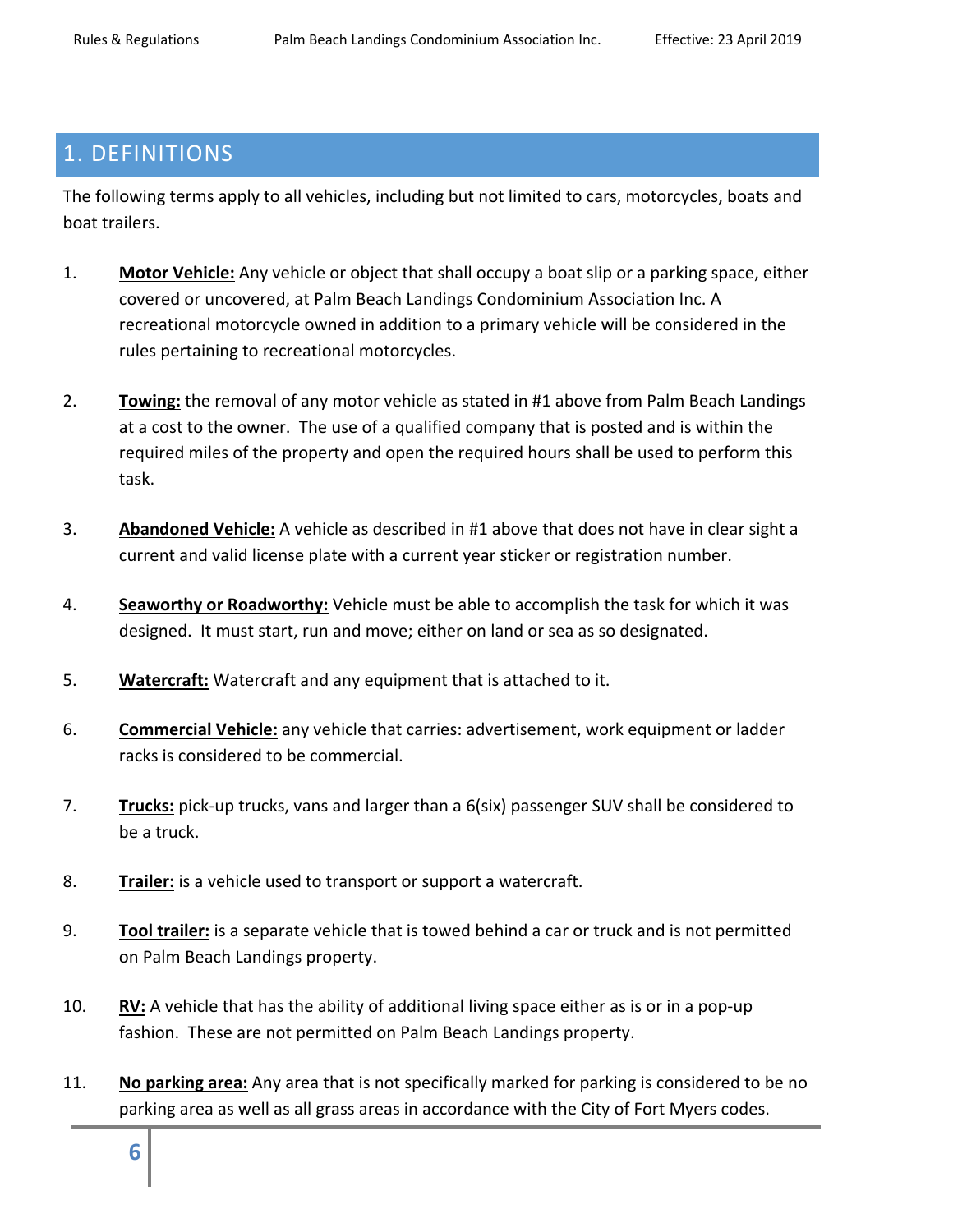- 12. **Registered Vehicle:** Any vehicle as stated in #1 above that has been registered with the State of Florida, any other government agency and registered with the management of Palm Beach Landings. Registration with Palm Beach Landings requires presentation of a valid driver's license, state registration, and proof of insurance.
- 13. **Owner:** The person who holds title to or is responsible for the placement of any vehicle on Association property.
- 14. **Guest:** A guest is someone that is here to visit the owner/tenant on the property. The owner/tenant must be here for an individual or group to be considered guests of the owner/tenant.
- 15. **Tenant:** A person or persons that are paying rent to an owner for the use of a unit. This could be annually or for more than 30 days throughout the year.
- 16. **Registration of Guest:** Notification to the office of anyone that is going to be on the property for a period of 24 hours or more.
- 17. **Application:** Form and fee to be completed by anyone that is on the property for more than 14 days. Married couples must both complete an application with one application fee. If unmarried couple both parties must fill out application and there is a fee for both parties.
- 18. **Adult:** A person twenty-one (21) years of age or older.
- 19. **Child:** A person 20 years old or younger or anyone who is under the care of a tenant or owner.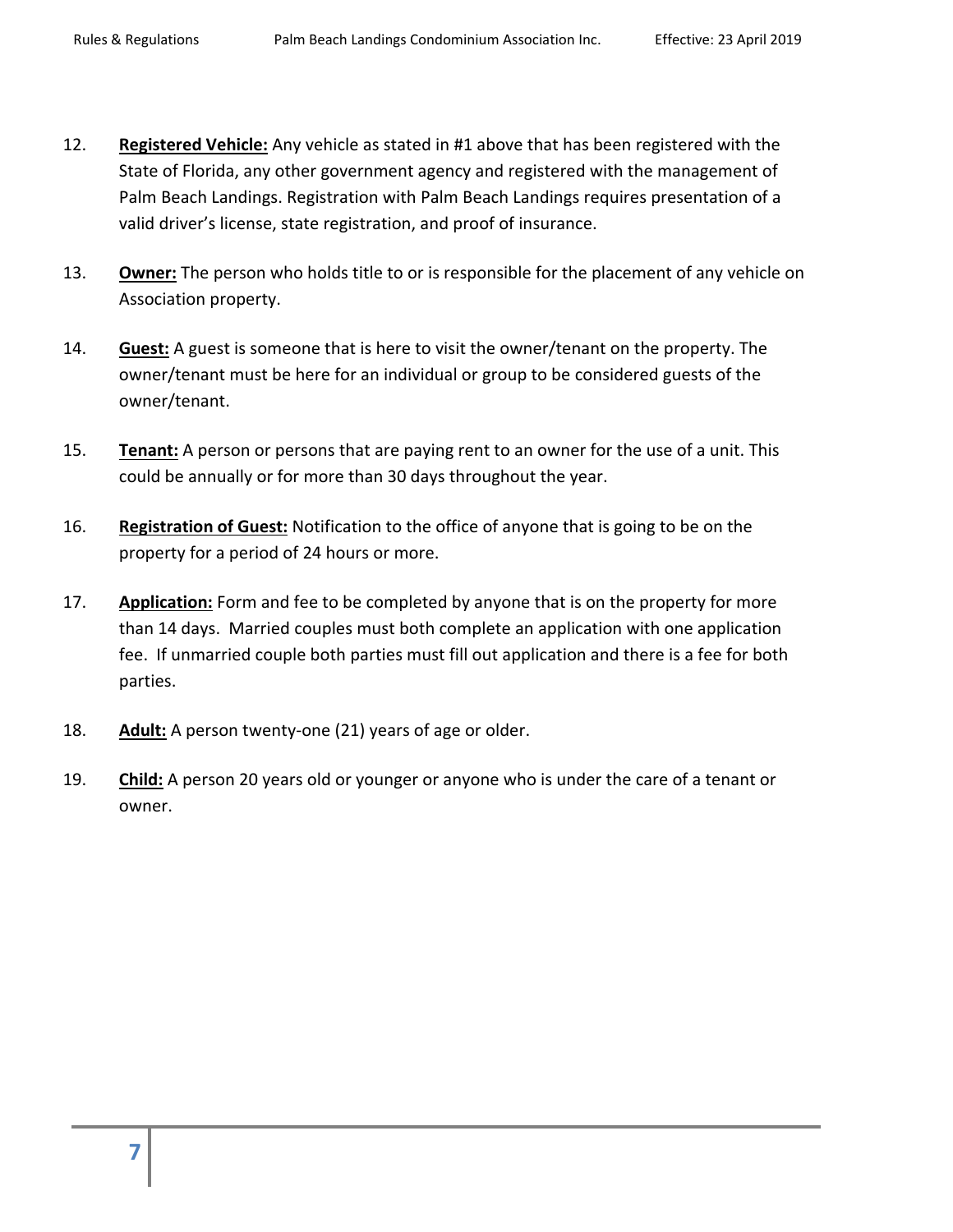# <span id="page-7-0"></span>2. PARKING

### <span id="page-7-1"></span>**2.1. No Parking Areas:**

Motor Vehicles may only be parked in the areas provided for that purpose. Parking in "No Parking" areas, grassed areas, or otherwise assigned areas such as fire zones, will result in being towed away at the owner's expense.

#### <span id="page-7-2"></span>**2.2.Boat & Truck Parking:**

The designated area for boats and trucks is in the area located on the Palm Beach Blvd. side of the property. When these designated areas are filled, a list will be maintained on a first come basis in the office. These are the only spots reserved for parking of trucks and boats available.

# <span id="page-7-3"></span>**2.3.Vehicle Maintenance:**

There shall be no assembling, disassembling or maintenance of motor vehicles, watercraft, trailers or motorcycles performed in the common areas except for ordinary and routine activities such as changing a tire or battery. Charging of batteries is permitted only in the dumpster areas. The association will not be responsible for any equipment or batteries that the owner may leave, if they are taken.

#### <span id="page-7-4"></span>**2.4.Vehicles Washing:**

Is allowed only in the wash area provided.

# <span id="page-7-5"></span>**2.5.Assigned Parking:**

If parking spaces have been assigned, the vehicles shall only be parked in those spaces assigned to them. All vehicles not in designated areas will be towed at the owner's expense.

# <span id="page-7-6"></span>**2.6.Road & Sea Worthy:**

All vehicles, watercraft, and watercraft trailers parked or docked on condominium property shall be road or sea worthy, not unsightly, properly licensed, insured, and registered with the property manager. All registered vehicles, watercrafts, and watercraft trailers shall display a PBL registration sticker. Management shall inspect all vehicles and watercraft for appearance and performance as necessary before registration is granted. Any vehicle that is not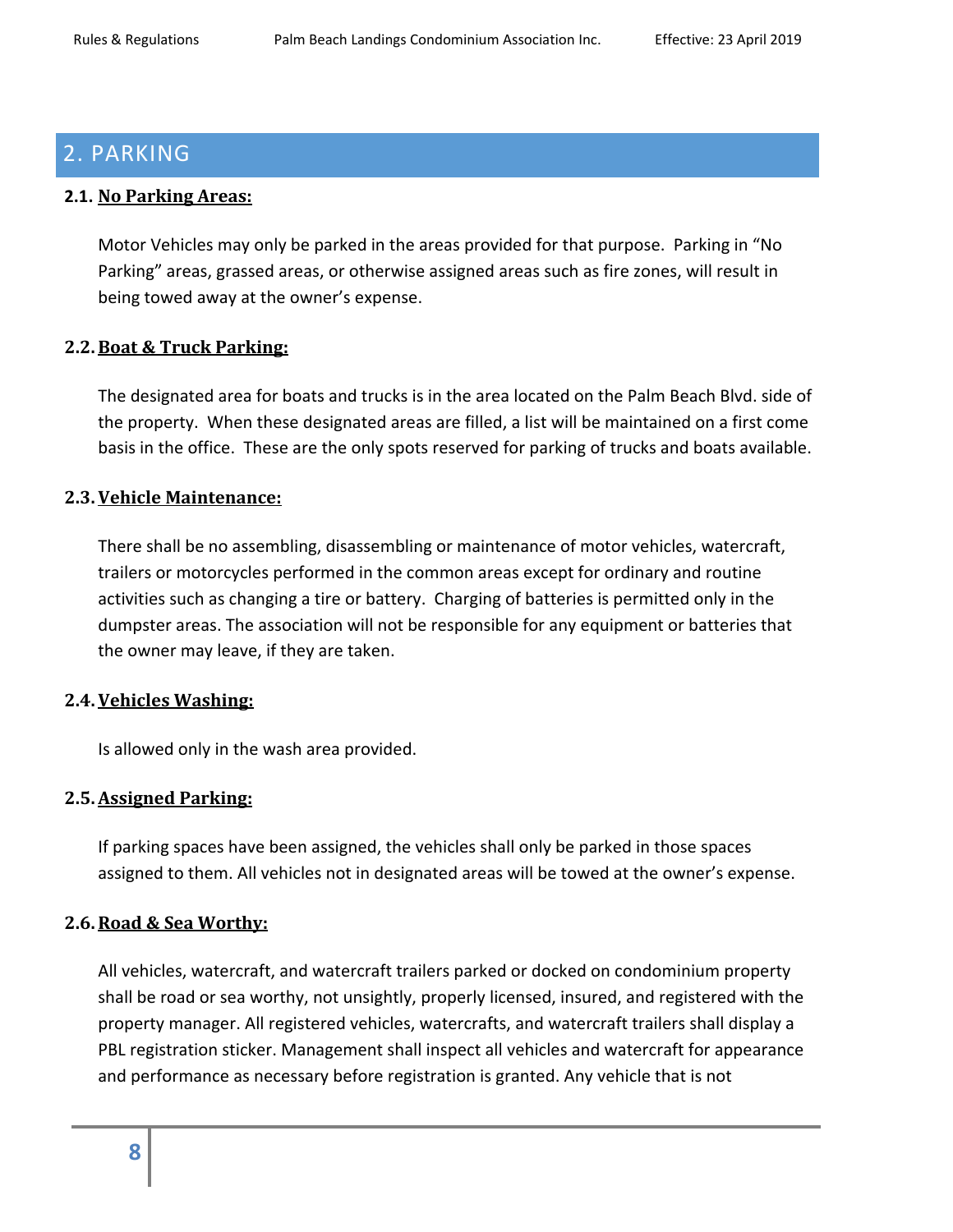registered with PBL office or having an expired temporary parking permit will be towed at the owners' expense

# <span id="page-8-0"></span>**2.7.Keys:**

To any vehicle, auto, truck or boat trailer must be left in the office if the owner is absent from the property for a period of more than three (3) days. These keys will be used for emergency purposes and moving for repairs or cleaning procedures.

# <span id="page-8-1"></span>**2.8.Vehicle, Watercraft & Trailer Limits:**

Road vehicles are limited to one (1) per licensed PBL resident driver. Watercraft/trailers are limited to one (1) per PBL resident unit

# <span id="page-8-2"></span>**2.9.Under building parking spaces:**

Are limited common areas reserved for the authorized users of those owners that own the official "Right to Use" title to these areas. Any change in the official "Right to Use" must be approved by the Board as per the Declaration of Condominium, Section 12 Article 8.2. The maximum number of under building parking spaces attached to a condo unit is Two (2). Use of the under-building parking spaces is limited to one (1) non-commercial vehicle per space. Anyone parking in an under-building parking space that does not have the permission of the owner of record will have their vehicle towed at the vehicle owners expense. These areas are not to be used as storage areas and are for vehicles only. Management will dispose of any objects that are not concealed in storage lockers.

# <span id="page-8-3"></span>**2.10. Association Liability:**

The Association or its officers will not be liable for claims arising as a result of injury or damage from third party vehicles whether parked legally or illegally on site.

# <span id="page-8-4"></span>**2.11. Trucks Commercial & Recreational Vehicles:**

Exceeding one-ton capacity shall not be parked on the Condominium property. Recreational vehicles are only permitted for loading and unloading, not to exceed 12 hours. No one may reside in any vehicle or watercraft while on Condominium property. Trucks and commercial vehicles one ton and under are allowed, provided they meet the guidelines of the Rules & Regulations and must only, be parked in areas designated for truck/commercial vehicle parking by the Association. (See definition of vehicle above) Commercial vehicle does not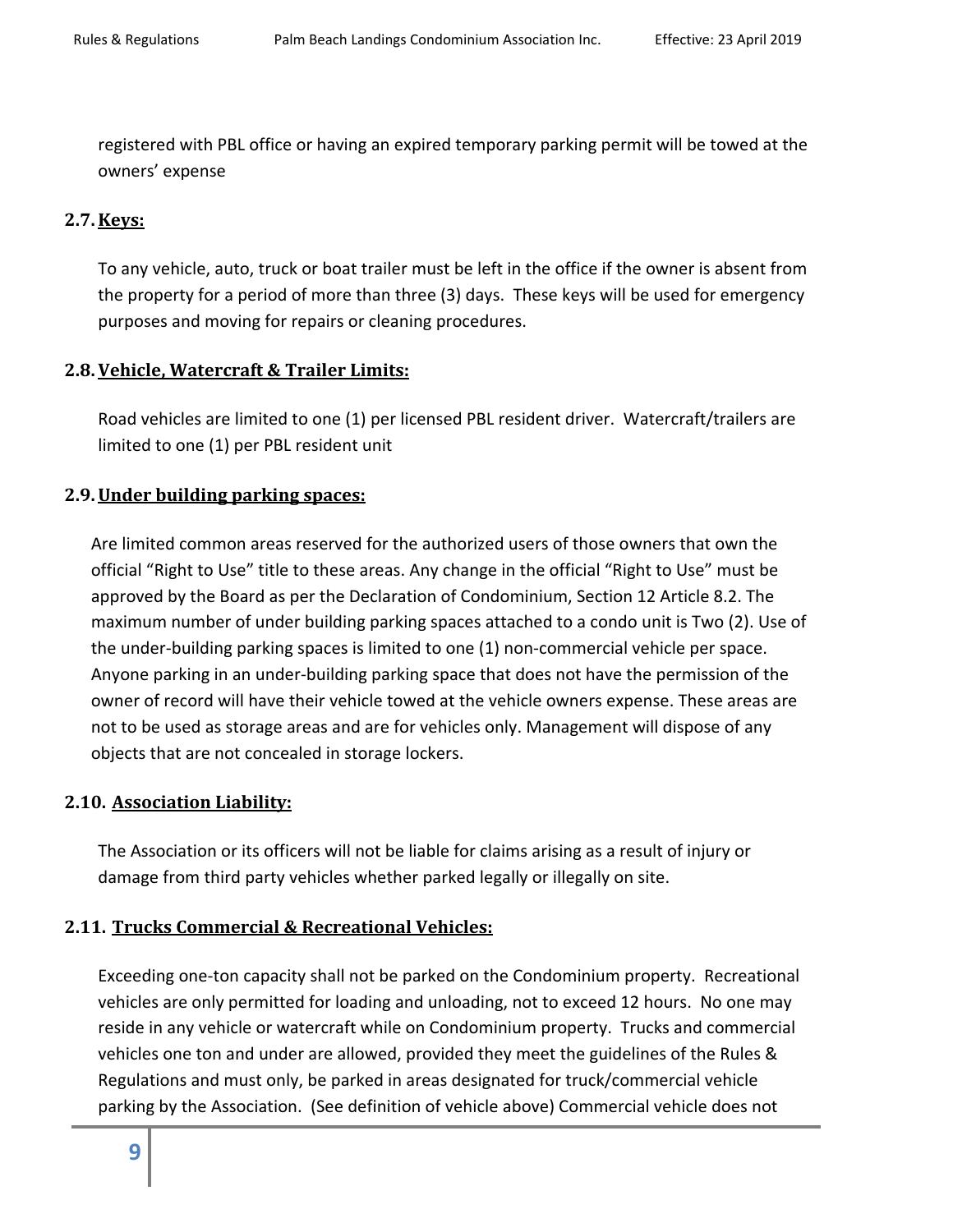include tool trailers or any vehicle that is separate or can be towed by a vehicle as stated above. Any vehicle or watercraft trailer that is not in designated area or is over the one-ton limit will be towed at the owner's expense.

2.11.1. Trucks and commercial vehicles under one ton that are unsightly or in disrepair are not allowed. All tools or equipment shall be enclosed. All trucks and commercial vehicles shall be parked in the designated truck and commercial vehicle parking area. All others will be towed at owner's expense.

# <span id="page-9-0"></span>**2.12. Bicycles:**

- 2.12.1. bicycles are limited to one (1) per PBL resident. Bicycles shall display a PBL sticker on the neck below the handle bars and be registered with the association by providing a photo of the bicycle to management.
- 2.12.2. Bicycles should be in road worthy condition. bicycles that are in an unsightly condition, rusted or have evidence of non-use will be removed from property and disposed of by management.
- 2.12.3. Bicycles Are not allowed in the lobbies, hallways or stairwells. Either all bicycles shall be kept in the provided bicycle racks or up to two bicycles may be stored on lanais provided they are covered with covers made specifically for bicycles. All bicycles must be in roadworthy condition.
- 2.12.4. Bicycle owners who wish to store their bicycle at the association bicycle rack will be assigned a space upon registration. Unused spaces will be locked until an assignment is given.

#### <span id="page-9-1"></span>**2.13. Parking of watercraft trailers:**

<span id="page-9-2"></span>With or without a watercraft on them is permitted only if the owner(s) has a watercraft on the property. Storage of trailers without registered watercraft is prohibited. All watercraft and trailers must be parked in the assigned area provided for these crafts only. All others will be towed at owner's expense.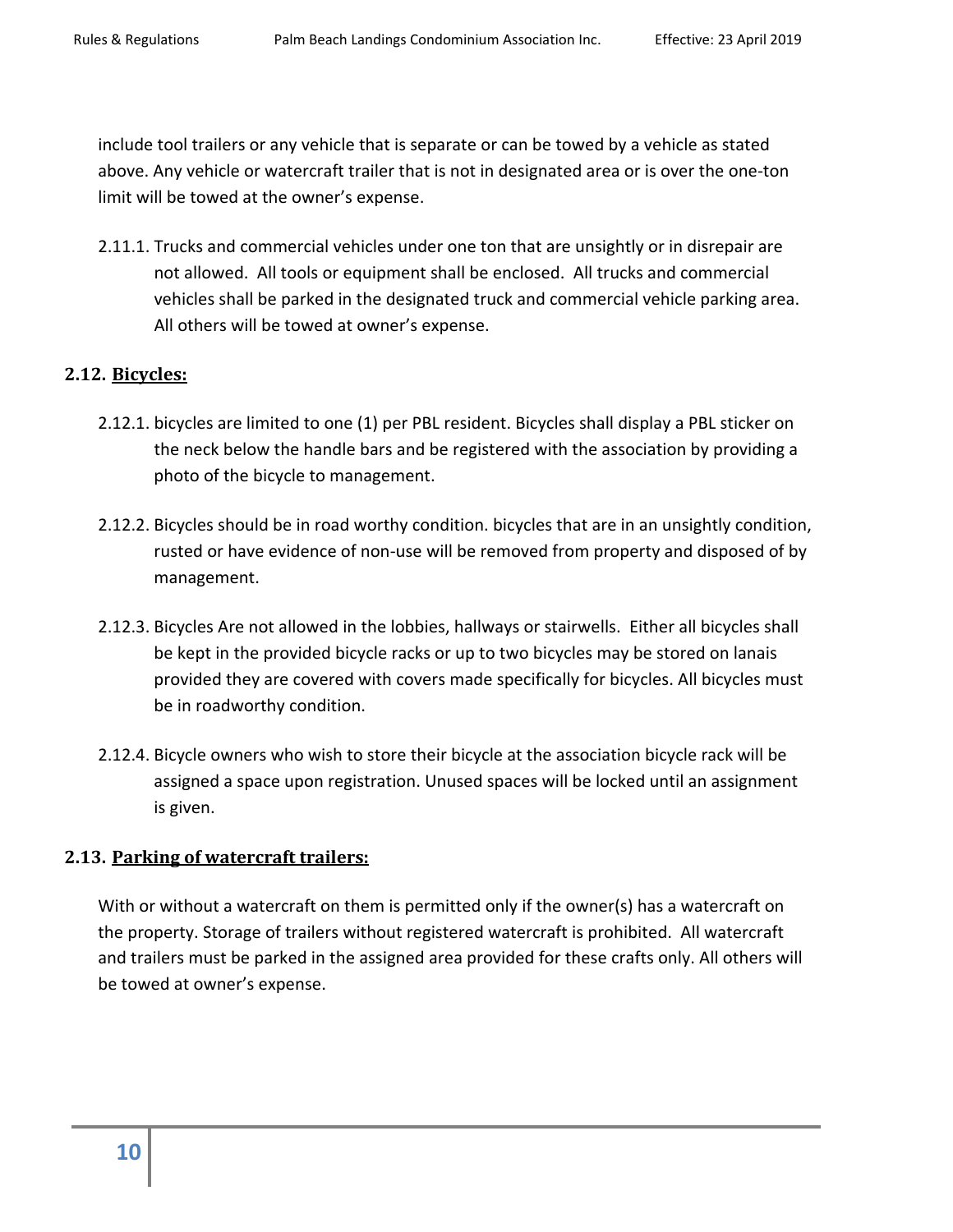# **2.14. Vehicle Removal:**

Any unit owner/tenant, upon termination of their residence at Palm Beach Landings property shall be responsible for the removal of all vehicles from the property. Any that are not removed will be considered abandoned and removed at the owner's expense.

# <span id="page-10-0"></span>**2.15. Motorcycles:**

As recreational vehicles: There will be five (5) designated spots for recreational motorcycles on the property. When these spaces are filled, there will be no other recreational motorcycles permitted on the property. A come first list will be maintained in the office to permit by request any open spaces that arise.

- 2.15.1. Owners and renters must submit a request to have a motorcycle as a recreational vehicle on the property to Board of Directors, prior to placement on the property, for approval. The Board reserves the right to deny the request of either owner or tenant.
- 2.15.2. All motorcycles on the property must be in running condition. No repairs to the motorcycles can be performed on the property.
- 2.15.3. All motorcycles on the property must be licensed and insured. All drivers of a motorcycle must have a motorcycle class license to have a
	- Primary motorcycle (your only means of transportation), or
	- A recreational motorcycle on the property.
- 2.15.4. All paperwork and photos (side and the rear to show the license plate) must be registered with the Manager. Upon registration, the motorcycle shall display a PBL sticker on the rear fender.
- <span id="page-10-1"></span>2.15.5. If any of the above rules are not met, the motorcycle will be towed at the expense of the owner. It is the intention of the Board to extend this opportunity to have recreational motorcycle parking on the property to owners/renters who reside on the property only. The motorcycle must be registered in the name of the owner or tenant that lives on the property.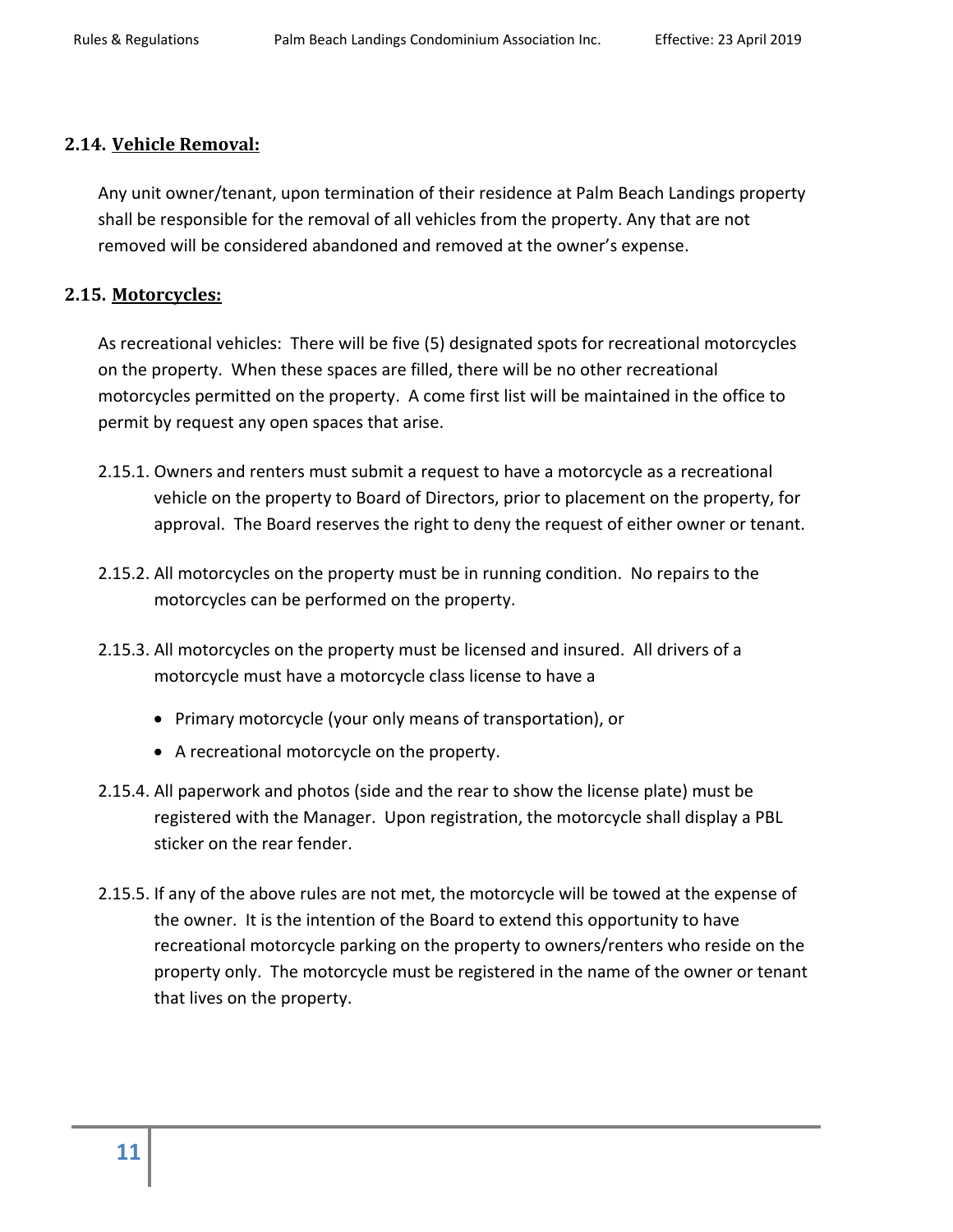### **2.16. Tenants & Parking:**

Any owner that rents their unit(s) may not park any vehicle of any type on association property while their unit is rented. Parking is permitted for conducting business with the unit, association business or as a guest.

# <span id="page-11-0"></span>3. COMMON AREAS

# <span id="page-11-1"></span>**3.1. Enjoyment rights & Intended use**

All common areas including, but not limited to, sidewalks, entrances, hallways, passages, elevators, and parking areas (including under building) will be used for their intended purposes and no articles belonging to unit owners shall be kept therein or thereon and such areas shall at all times be kept free of obstruction. Any articles left for a period longer than twenty-four hours will be discarded by management without notice to owners.

- 3.1.1. Common areas will be kept in such a manner as to respect the rights of others.
- 3.1.2. No person shall clutter nor leave any debris or other material in or on any common area.
- 3.1.3. Owners, lessees and guests shall use the common areas for the purpose intended and use them in a manner that does not annoy others or cause damage to the premises.
- 3.1.4. Owners, lessees and guests shall not loiter in common areas in such a way as to annoy, cause nuisance, hinder access or enjoyment of such areas by other authorized users.

# <span id="page-11-2"></span>**3.2. Solicitation & Advertising.**

There shall be no solicitation or peddling of any type permitted within the condominium. Under no circumstance will advertising be allowed at a unit or on association property for any activity or service. Advertising for any activity or service shall be limited to bulletin boards located in the lobbies established for that purpose.

# <span id="page-11-3"></span>**3.3. Smoking:**

<span id="page-11-4"></span>Is not allowed in any enclosed common area.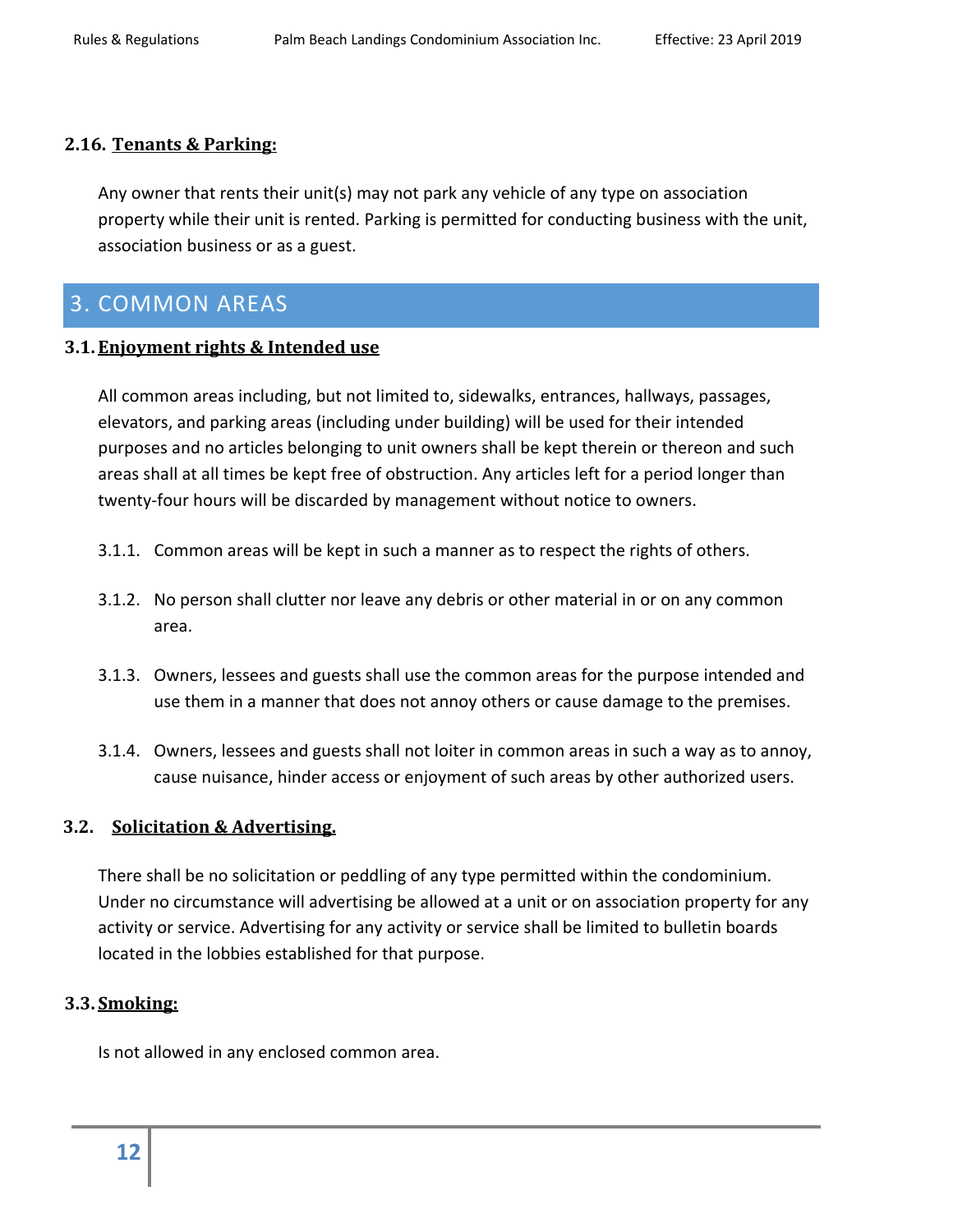#### **3.4.Barbecue grills:**

- a) Safety first in the use of the grills
- b) KEEP ALL CHILDREN AWAY FROM THE GRILLS AND HOT COALS
- c) You must supply your own charcoal and utensils
- d) Cleanup is the responsibility of those using the area, this includes the grills themselves.
- e) Trash ONLY must be placed in trash cans provided
- f) Hot coals are NOT to be placed in trashcans. They should be placed in the tubs provided for that purpose.
- g) Hot pots or cookware cannot be placed on the picnic tables without something to protect the table from burning.
- h) Use common sense to maintain and protect our picnic area.
- i) PETS SHOULD BE WALKED IN DOG WALK AREA AND NOT IN PICNIC AREA.

# <span id="page-12-0"></span>**3.5. Combustibles:**

No fireworks, open flames, generators or combustibles are permitted on association property, except for the use of the provided BBQ grills.

#### <span id="page-12-1"></span>**3.6. Skate Boards**

Roller blades and other similar forms of recreation are not permitted, to be used, on the property.

# <span id="page-12-2"></span>4. LIMITED COMMON AREAS

#### <span id="page-12-3"></span>**4.1.Intended use:**

Balconies shall be used for the purpose intended and shall not be used for hanging garments or other objects or for cleaning rugs or other household items. Storage of items on the balconies such as, but not limited to, tools and box is prohibited. Watering of plants on balconies shall not be excessive to the point where water is running over the balcony and running into other owner's balconies or down to the common area.

# <span id="page-12-4"></span>**4.2.Wash Lines:**

<span id="page-12-5"></span>No wash lines of any kind will be allowed outside any unit.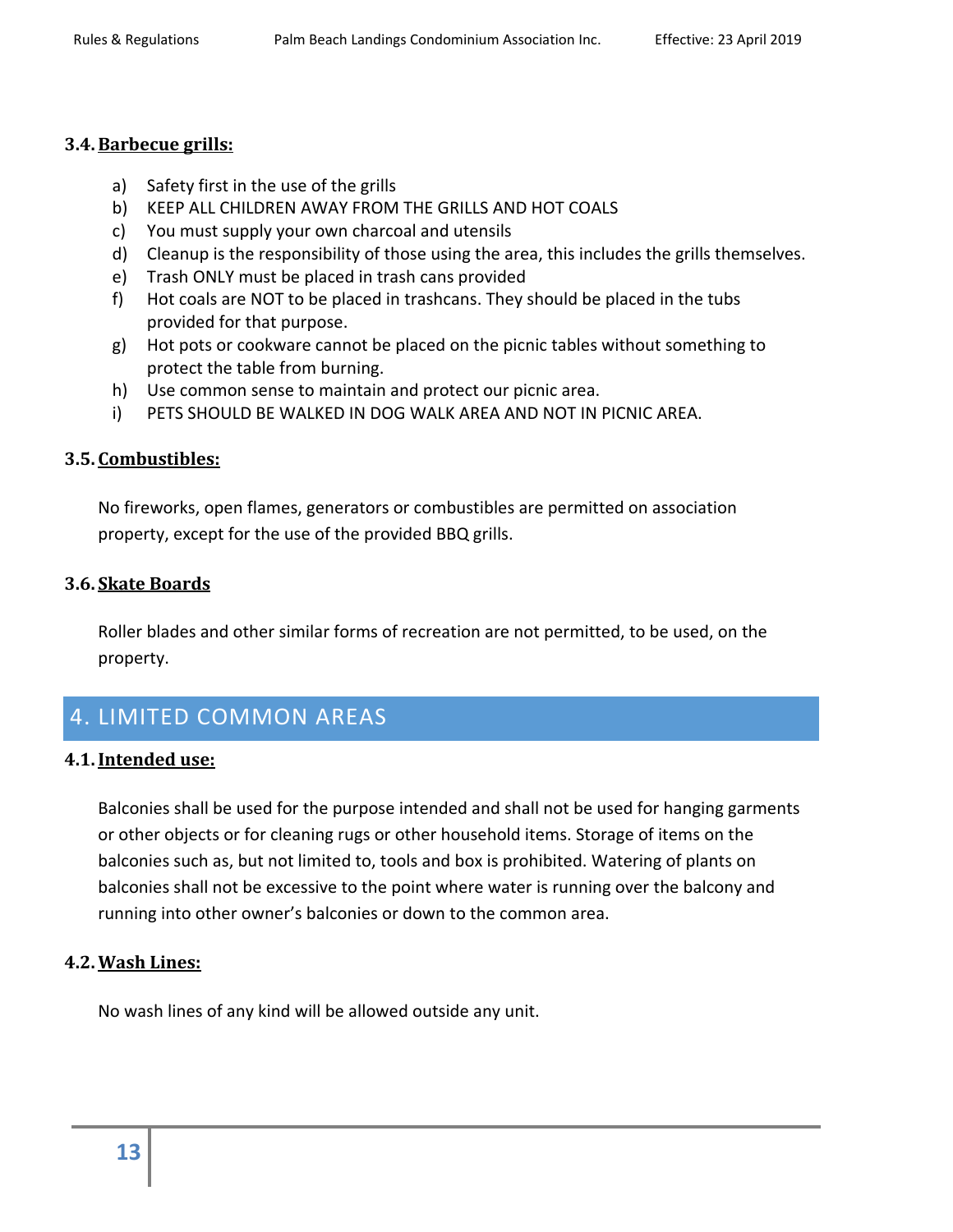#### **4.3. Discard Waste**

No person shall discard or throw any items from balconies. Pet waste shall be disposed of properly by the owner and not discarded or swept off the balconies onto common areas.

#### <span id="page-13-0"></span>**4.4.Blinds & Awnings:**

No exterior curtain, blind, awning or glass, etc., shall be installed on any balcony without the prior written approval of the Association or a representative thereof.

#### <span id="page-13-1"></span>**4.5. Combustibles:**

All flammable barbecues, combustibles, fireworks, gas cans, generators and grills are prohibited. Only smokeless electric grills are permitted.

#### <span id="page-13-2"></span>**4.6. Storm shutters:**

Must be white roll-down style and in compliance with applicable governmental regulations and must be approved in advance by the Board or a representative thereof.

#### <span id="page-13-3"></span>**4.7.Tile flooring:**

May be installed with the written permission of the property management. Flooring may be installed with the installation of code approved soundproofing. No carpeting of any kind is allowed on the balconies.

#### <span id="page-13-4"></span>**4.8. Furniture:**

All owners/tenants that are leaving the property for any extended period (more than one week) must place any furniture from the balcony into the unit for safety reasons.

#### <span id="page-13-5"></span>**4.9.Association Liability:**

The Association is not responsible for any damage or injury that is caused by owners or tenants property left on the balconies.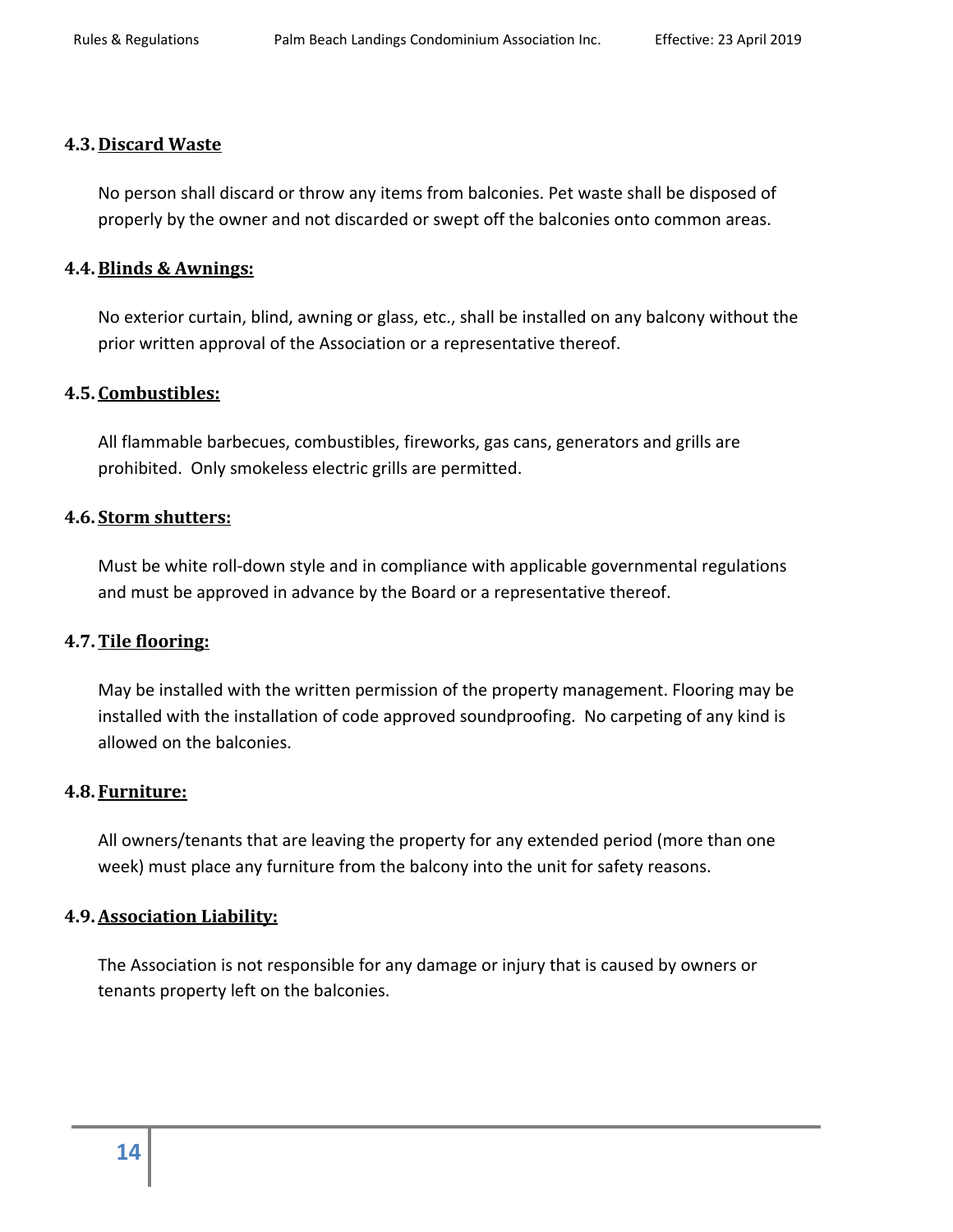# <span id="page-14-0"></span>5. USE OF UNITS

# <span id="page-14-1"></span>**5.1.Keys**

The Association requires that a key to every unit be given to the office. These keys must be kept current if locks are changed for any reason. Any owner/tenant that does not supply a key to the office is in violation of the laws of the state of Florida Condominium Act.

# <span id="page-14-2"></span>**5.2.Use of units**

All units shall be used for residential purposes only.

#### <span id="page-14-3"></span>**5.3.Occupancy:**

All rental units may be occupied only by those who are listed on the lease held at the office. All others must go through the registration process and be approved by the board or a representative thereof and by the owner of the unit. Any owner(s)/tenant(s) that have guest(s) over the period of fourteen (14) days that are permanent residents of the association must also complete the application process.

- 5.3.1. Occupancy of units, for residents, whether owned or leased, shall be limited to:
- 5.3.2. Two (2) children plus one (1) or two (2) adults per two-bedroom unit; or
- 5.3.3. One (1) child plus one (1) or two (2) adults per one bedroom unit.

#### <span id="page-14-4"></span>**5.4.Guests:**

5.4.1. Houseguests of owners or tenants must be registered with the office upon arrival or the next available day the office is open. They may not maintain residency for a continuous period exceeding fourteen (14) days. The same individual may not be considered a guest after the fourteen-day period expires without a period of one month between visits. The repeat visit of the same guest may not occur more than three times per year. If the period exceeds fourteen (14) days, they are considered to be living on association property and must go through the registration process and fees. The office must be notified if anyone is to be using the unit without the owner/tenant being present. Anyone that is not registered or the owner/tenant has not contacted the office prior to their arrival, will be asked to leave the property.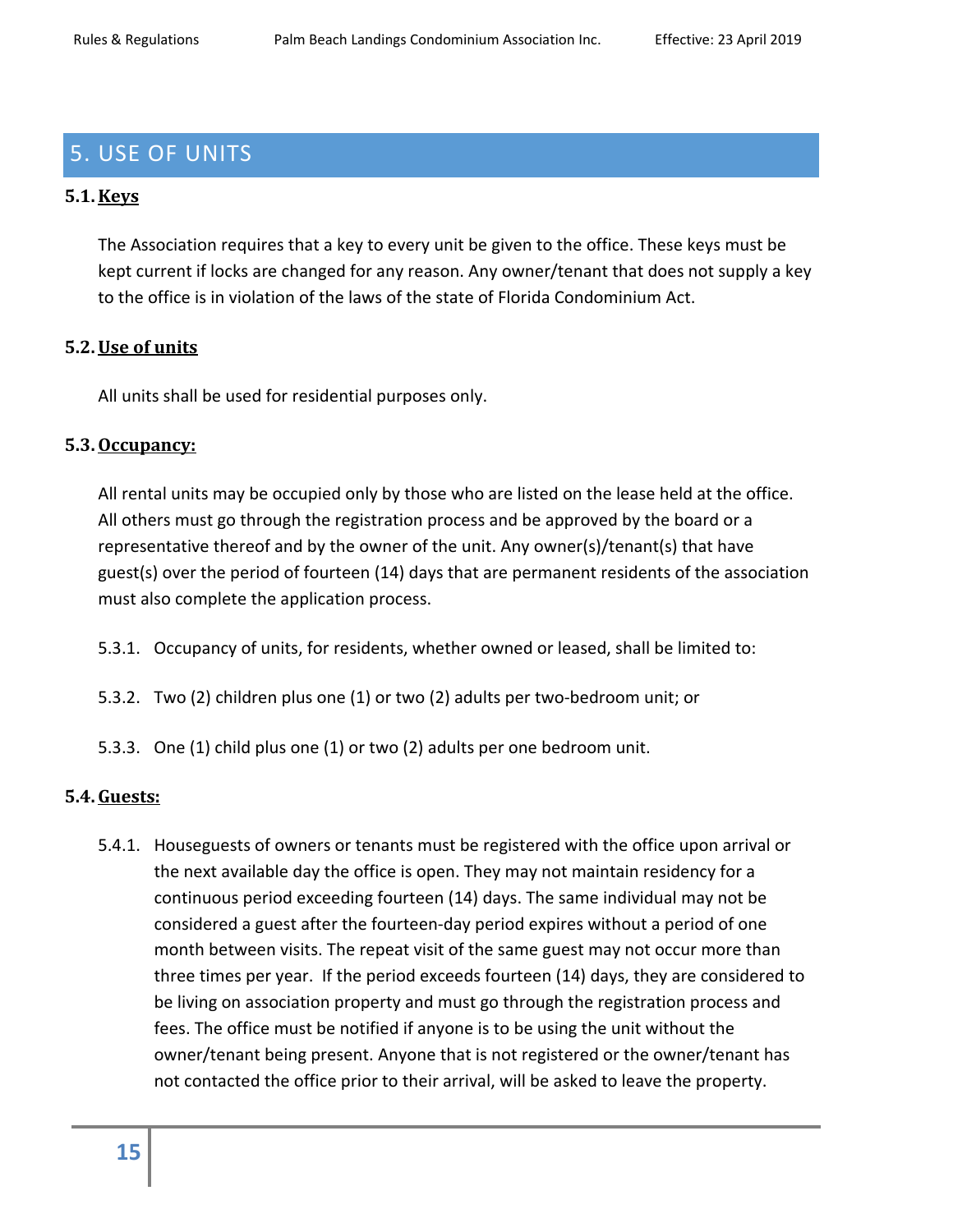- 5.4.2. Hosts are at all times responsible for the behavior of their guests. If guests do not comply with regulations and are considered a source of nuisance or a perceived danger to residents or other authorized users of the premises, hosts may be requested to remove them from the property.
- 5.4.3. Total occupancy, including guests, cannot exceed: two (2) children, two (2) adults and two (2) guest persons in a two (2) bedroom unit; one (1) child, two (2) adults and two (2) guest persons in a one (1) bedroom unit.
- <span id="page-15-0"></span>5.5. **Renting of the Units** *(Also, see section 12.5 and 12.7 of Declaration of Condominium):*

The renting of units is allowed provided:

- 5.5.1. All tenants shall submit an application to the Association ten (10) days prior to occupancy by the proposed tenant for approval. Such approval will not be unreasonably withheld. All leases must be supplied to the office prior to move in.
- 5.5.2. No rental or lease shall be permitted for a period of less than thirty (30) days.
- 5.5.3. The number of rental agreements per unit, in any calendar year, will not exceed three (3).
- 5.5.4. No subleasing is permitted. No residency is permitted with owners/tenants in any unit without the individual submitting to the registration process and fees.
- 5.5.5. Month to month leases are not permitted.
- 5.5.6. Annual leases are considered to be for a period of 12 months and all renewal of leases must be submitted to the office for approval. No fees are attached for renewal of leases or repeat tenants if approved by the board or a representative thereof. Any tenant that has a lapsed time of more than a month residency on the property will be subject to the fees and screening process upon return. The association has the authority to refuse renewals based on the history of the tenant's behavior. Copies of all leases in the office must be kept current.
- 5.5.7. Seasonal rentals cannot be for less than 30 days and no more than three (3) times per year. Repeat seasonal tenants, from year to year, will not be required to submit the fees for the screening process. Approval is, however, still required. If a period of more than 12 months expires between rental periods, the screening process and fees are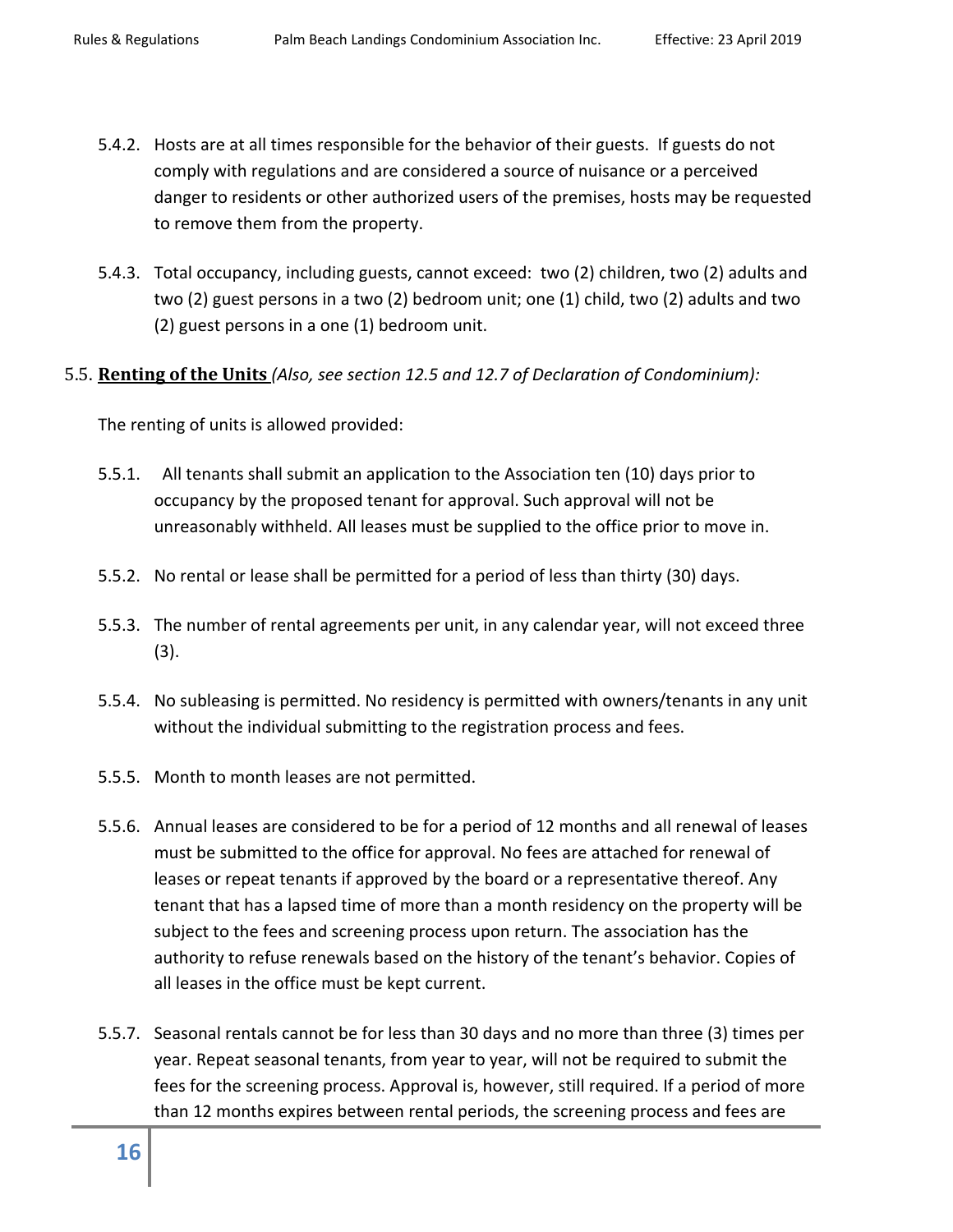then required. The association has the authority to refuse renewals on seasonal rentals, based on the past behavior history of the tenant.

5.5.8. Any owner that should sell their unit and wish to become a tenant or any tenant that wishes to purchase a unit, that have not been screened in the past 12-month period, will be subject to all fees and screening process before approval will be granted by the board or an agent thereof.

#### <span id="page-16-0"></span>**5.6.Water Shut off**

The main water valve (this is usually located in the water heater/air conditioning closet, closest to the hot water heater) in units must be turned off if the resident will be absent from the unit for more than seven (7) continuous days.

#### <span id="page-16-1"></span>**5.7.Unit doors**

Unit doors leading to the hallway may not be kept open except for entering and exiting of the unit, and for emergencies.

#### <span id="page-16-2"></span>**5.8.Unit access**

It is the owner's responsibility to provide all keys and entry devices required to gain access to the property and unit to all third parties. This shall include by not limited to Realtors, Vendors and Tenants. There are to be provided upon the signing of a listing agreement, for sale or rent. The Association will not supply keys for tenants or agents. You should have at least three (3) sets of the following keys at all times: Stairwell, rec. room, mail box and gate entry cards: one for you, one for the rental agent and one for the tenant. The stairwell keys, rec. room keys and the gate entry devices are for sale in the office. He original mailbox key is kept in the office and maybe signed out strictly for the purpose of having a copy made and it must be returned ASAP. NO KEYS WILL BE GIVEN OUT WITHOUT PAYMENT BEING RECEIVED PRIOR TO OR WITH PURCHASE.

5.8.1. It is the responsibility of the owners to provide a means of access to their units. The spare key held by the Association is for Association use only and cannot be provided except in the case of an emergency. Emergencies shall include but are not limited to any event that will result in damage to the buildings or other units such as a water leak: any life-threatening event.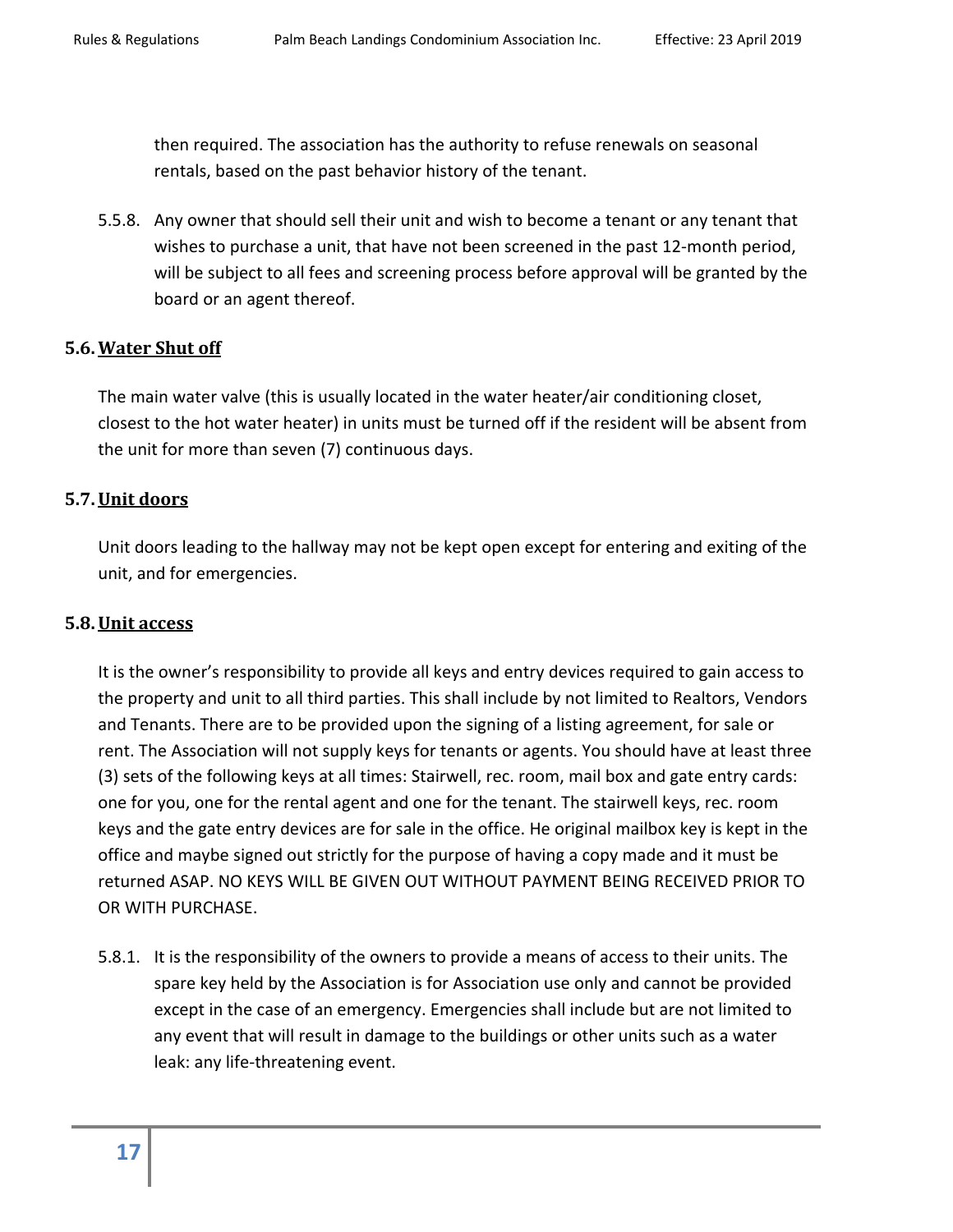5.8.2. It is the owner's responsibility to make arrangements for any repairs or deliveries that will be made to their unit. The Association cannot grant entry to vendors except in the case of an emergency. Emergencies shall include but are not limited to any event that will result in damage to the buildings or other units such as a water leak. Regular service calls are not emergencies.

# <span id="page-17-0"></span>6. NOISE ABATEMENT

# <span id="page-17-1"></span>**6.1. Enjoyment Rights**

No owner, lessee or their guest may make or permit any disturbing noises in the units whether made by himself, his family, friends or pets: or do or permit to be done anything that will interfere with the rights, comfort and convenience of other occupants.

# <span id="page-17-2"></span>**6.2. Musical Instruments/audio devices**

No owner, lessees or their guest shall play any musical instrument, audio/visual or other such device in an unreasonable manner so as to annoy other occupants.

#### <span id="page-17-3"></span>**6.3. Common Areas**

No owner, lessee, their guest or pet shall create any kind of disturbance while in the common areas if the same shall disturb or annoy other unit occupants.

#### <span id="page-17-4"></span>**6.4. Community Quiet Hours**

Are between 8pm and 8am Monday to Friday and 8pm and 9:30am Saturdays and Sundays. Excessively loud Noise such as televisions, music, construction or maintenance work and loud voices speaking to others or on cell phones are not permitted during these hours

# <span id="page-17-5"></span>7. BEHAVIOR

#### <span id="page-17-6"></span>**7.1. Children:**

- 7.1.1. There shall be no restriction on the minimum age of children who may live or visit Palm Beach Landings.
- 7.1.2. The activities of children while at Palm Beach Landings must be regulated by an adult.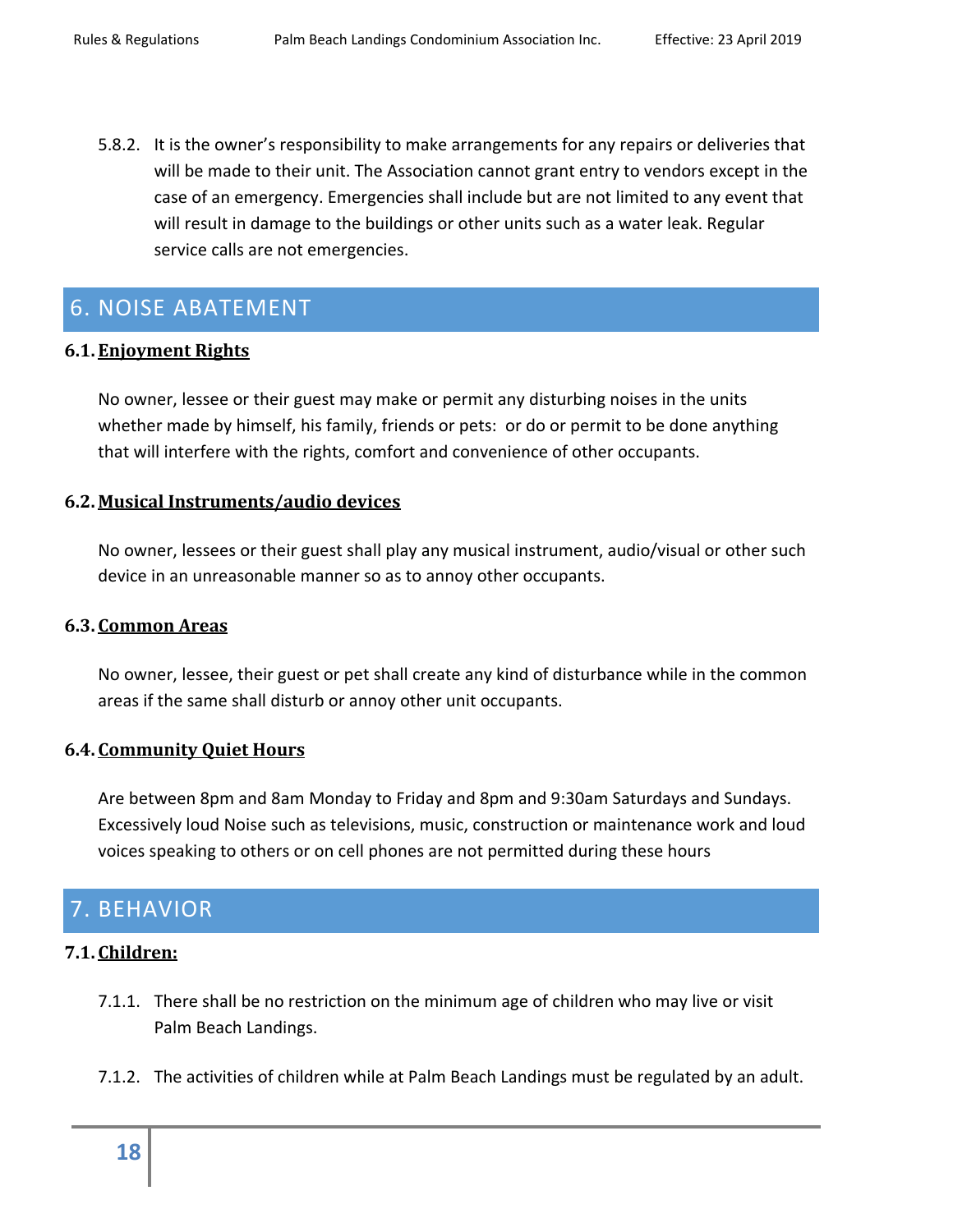- 7.1.3. If a child's conduct and/or behavior becomes a source of annoyance to adults, the Association or its designated representatives shall at all times have the authority to ask the adult supervising the child to remove that child from any common area.
- 7.1.4. The supervising adult will have the responsibility to compensate the Association for any damage caused by that child.

#### <span id="page-18-0"></span>**7.2.Adults:**

- 7.2.1. Adults must set a good example and conduct themselves in a manner becoming to a mixed community.
- 7.2.2. All rules and regulations, either written or displayed, must be adhered to.
- 7.2.3. Repairs to common property will be charged back to the unit owner for any damage caused by an owner, tenant or guest due to abuse or vandalism.

# <span id="page-18-1"></span>8. PETS

#### <span id="page-18-2"></span>**8.1.Approval & Limits**

All pets or animals shall be first approved by the Board, with their total discretion, and then registered with management. Pets allowed are cats, dogs, fish and caged birds. The quantity of pets allowed in a unit will be limited to a maximum of two pets:

- a. Dogs: One (1)
- b. Cats: Two (2)
- c. Birds: Two (2)
- 8.1.1. The weight of any pet cannot exceed 10 lbs. at full growth. All pets must be registered with management. with a registration fee of \$150 per dog applies, \$75 per cat, \$50 per bird.
- 8.1.2. All change in pets must be registered in the office. No replacement can be made of any cat or dog without prior approval of the board or an agent thereof.

#### <span id="page-18-3"></span>**8.2. Leashes**

Pets shall be kept on a leash at all times while outside the unit, including in the designated walk areas located at the west side of the property along the wall area.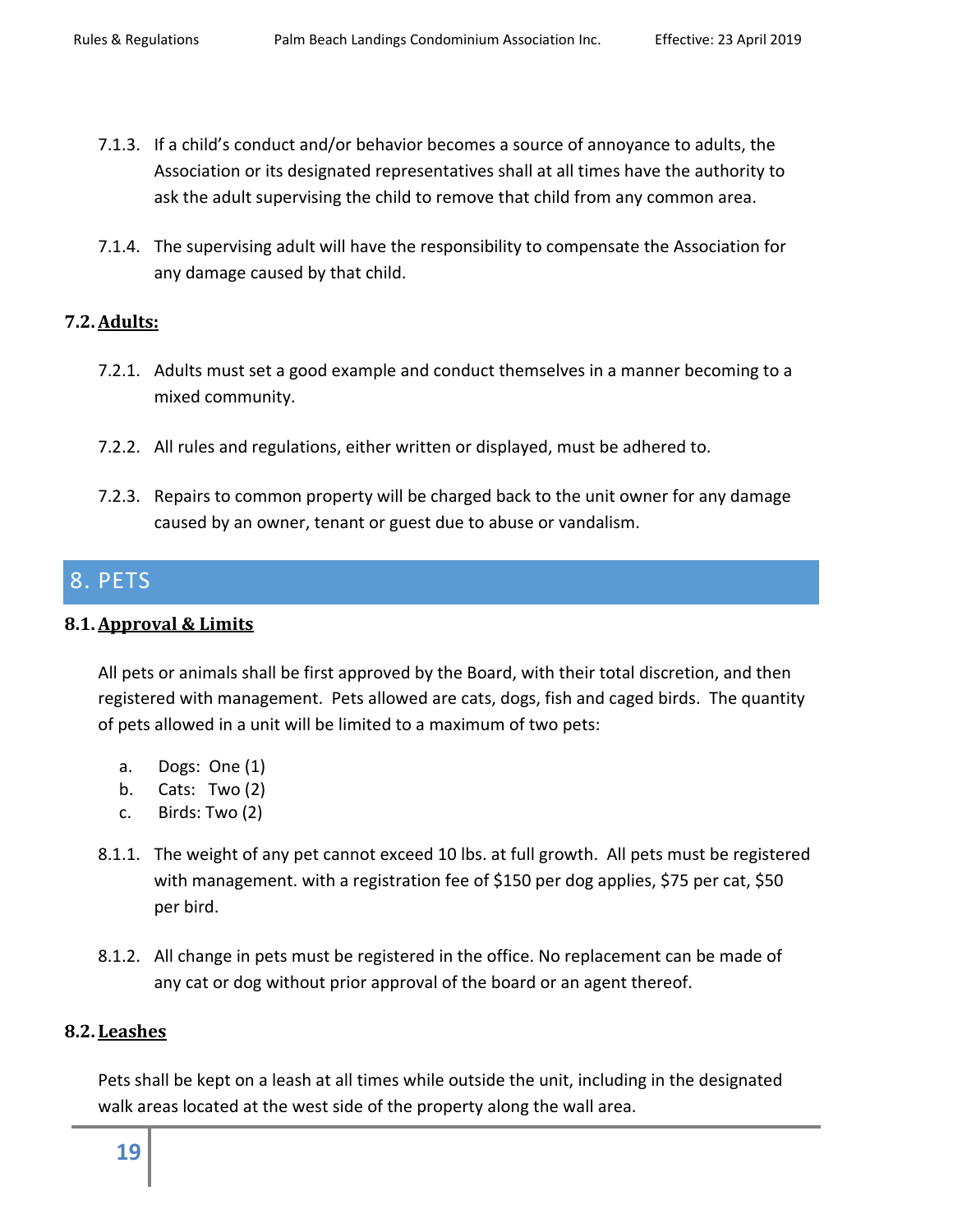#### <span id="page-19-0"></span>**8.3.Pet walk Area**

Pets must not be allowed to foul in the common areas, which include the grassed areas. Pets should be walked in the "pet walk" provided and owners of the pets must clean up any pet excrement. Each person is expected to supply their own supplies for cleaning up after their pets.

#### <span id="page-19-1"></span>**8.4.Nuisance Pets:**

If the Association determines that a pet is a nuisance to other owners or lessees, the pet shall be removed from the premises upon demand.

#### <span id="page-19-2"></span>**8.5.Guest Pets**

No unregistered pets, including those of visitors or overnight guests, will be allowed on the property at any time. Guests, vendors or service people are not permitted to have pets on the property at any time. All tenants must have written approval from the owners of the unit before any pets will be approved by the Association.

#### <span id="page-19-3"></span>9. POOL & SPA

#### <span id="page-19-4"></span>**9.1. Small Children**

Diaper aged children are not allowed in the pool or spa at any time without the use of waterproof pants or similar items. Children under 16 must be supervised by an adult.

#### <span id="page-19-5"></span>**9.2. Shower & Attire**

Shower before entering the pool or spa to reduce filter clogging. Proper attire for swimming is a traditional bathing suit and shall be worn at all times.

#### <span id="page-19-6"></span>**9.3.Bathing Load**

Bathing load in the swimming pool is 28 persons. Bathing load in the spa is 5 persons.

#### <span id="page-19-7"></span>**9.4.Pets**

<span id="page-19-8"></span>No animals are allowed at any time in the pool, spa or the deck area.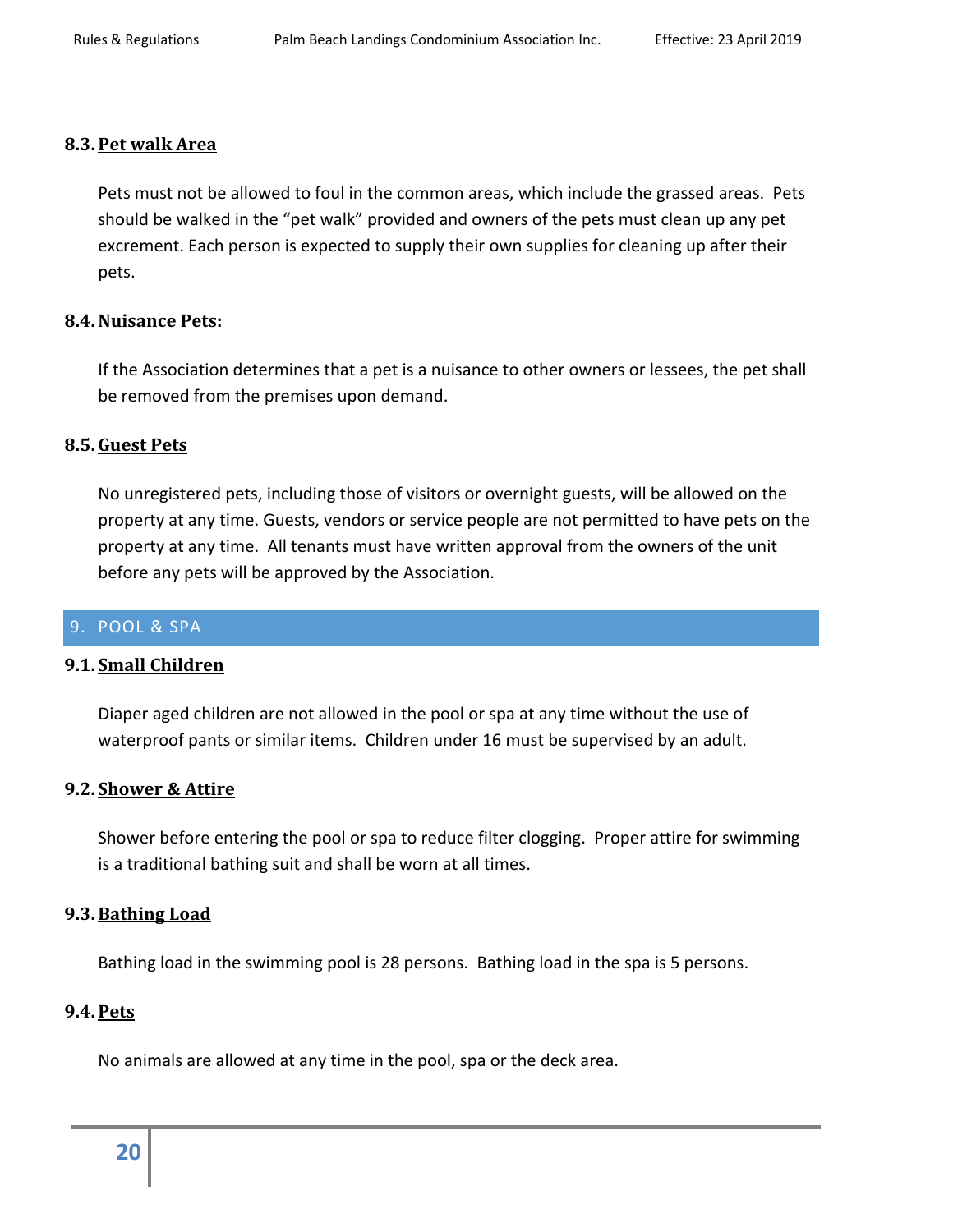#### **9.5.Behavior**

No running, jumping or diving allowed. No horseplay allowed.

### <span id="page-20-0"></span>**9.6. Food & Drink**

No glass containers, food or drinks are allowed within fenced pool and spa area per Florida Statute.

# <span id="page-20-1"></span>**9.7.Permitted Users:**

Pool, spa and deck are for residents and invited guests only. Non-resident owners may not use the pool/spa except as a guest.

#### <span id="page-20-2"></span>**9.8.Audio Devices**

All audio devices must be used with headphones in the pool area.

# <span id="page-20-3"></span>10. RECREATION ROOM

#### <span id="page-20-4"></span>**10.1. Opening hours**

Open during office hours Monday – Friday. One key per unit may be obtained from Management for a fee of \$3.50.

#### <span id="page-20-5"></span>**10.2. Use limits**

- 10.2.1. Private, social gatherings for residents and invited guests only, not to exceed 30 persons.
- 10.2.2. Association sponsored gatherings should be scheduled with the office prior to the function as to save a conflict with private gathering schedules.
- 10.2.3. Any request for use in excess of 30 persons must be approved in advance by the Board of Directors.

#### <span id="page-20-6"></span>**10.3. Notice**

Two weeks' notice is required to reserve the room for private gatherings.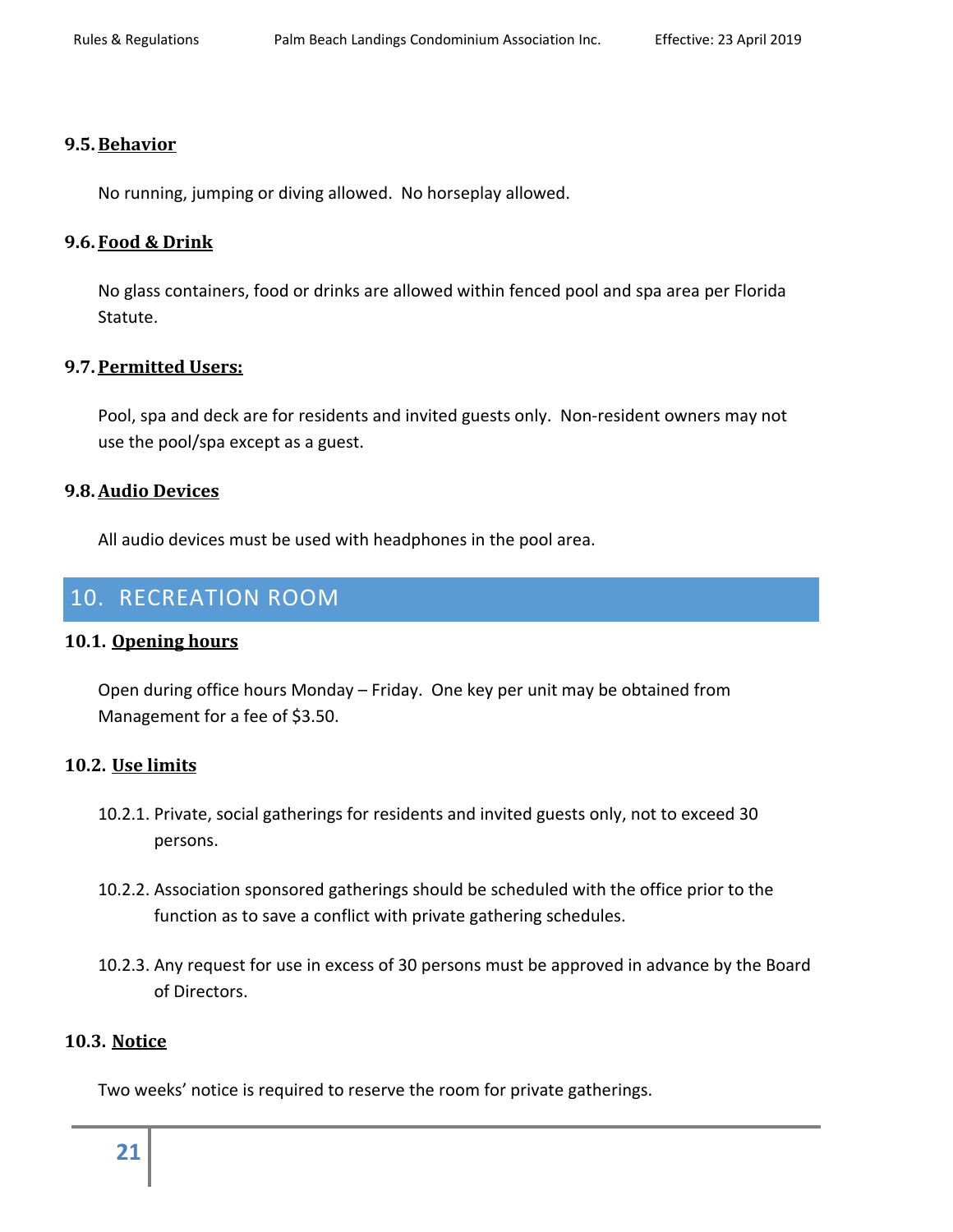### <span id="page-21-0"></span>**10.4. Private Gatherings**

Residents may not be excluded from private gatherings.

#### <span id="page-21-1"></span>**10.5. Legal Holidays**

Reservation during legal holidays is generally prohibited, subject to Board approval on an individual basis.

#### <span id="page-21-2"></span>**10.6. Non-Residents**

The room shall not be used for public gatherings except as required by law. Non-resident owners may not use the Recreation Room except as a guest.

#### <span id="page-21-3"></span>**10.7. Room Capacity**

Room capacity is 80 persons and will be strictly enforced.

#### <span id="page-21-4"></span>**10.8. Security Deposit**

A security and consumables deposit of \$150.00 shall be required for any private gathering. Private gatherings are required to clean the recreation room after use and return it to the Association in the same condition as received. This includes the placement of all furniture as it was found. The pool table is not to be moved for any reason. All private gatherings must be scheduled ahead of time with the office. A deposit of \$150.00 will be charged upon scheduling. This fee will be deposited immediately by the association. If the hall is cleaned and returned in the condition it was received, the deposit will be refunded in full. Any replacement of furnishings, damage, or cleaning that is required will be deducted as deemed necessary and the balance of deposit that remains will be refunded.

#### <span id="page-21-5"></span>**10.9. Children**

under 16 must be supervised by an adult 21 years of age or older.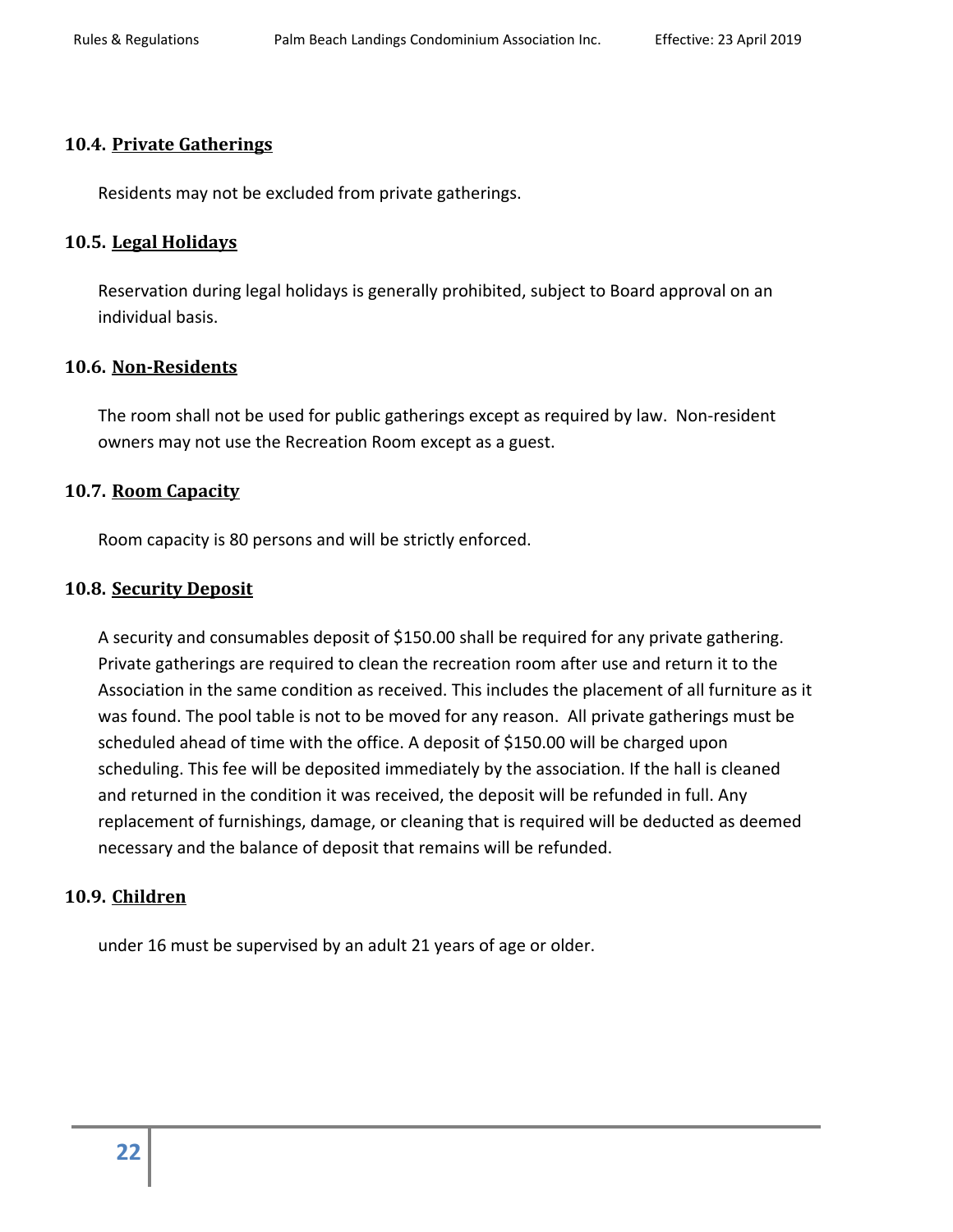# <span id="page-22-0"></span>11. GENERAL

# <span id="page-22-1"></span>**11.1. Window treatments.**

All window treatments that are visible from the outside of the buildings (this includes all windows and sliding glass doors) MUST be white in color or shall be covered with white lining, except where the draperies themselves are white or off white in color. Screens must be kept in good repair and used in all open windows.

# <span id="page-22-2"></span>**11.2. Antennas.**

No external antennas of any type are permitted. Satellite dishes are permitted only with the prior approval of the management or an agent thereof, must be no more the eighteen (18) inches in diameter, and may not protrude into the common air space.

#### <span id="page-22-3"></span>**11.3. Written approval**

No owner or lessee is permitted to make any changes to the exterior of his unit without the written approval of the Association.

#### <span id="page-22-4"></span>**11.4. Signage.**

No sign, advertisement, notice or other lettering shall be affixed or displayed outside or inside the building. The Association provided bulletin boards may be used for personal items. They must be dated and removed after a period of a month.

# <span id="page-22-5"></span>**11.5. Trash.**

Trash shall be disposed of using individual sink garbage disposal units or by the in-house garbage disposal trash chute. Hazardous materials such as

- Fluorescent Tubes
- Pesticides Polishes/Strippers
- Drain Cleaners Liquid Paint/Thinner
- Pool Chemicals
- Float Switches
- Car Batteries
- Thermostats
- Auto Oil & Anti-freeze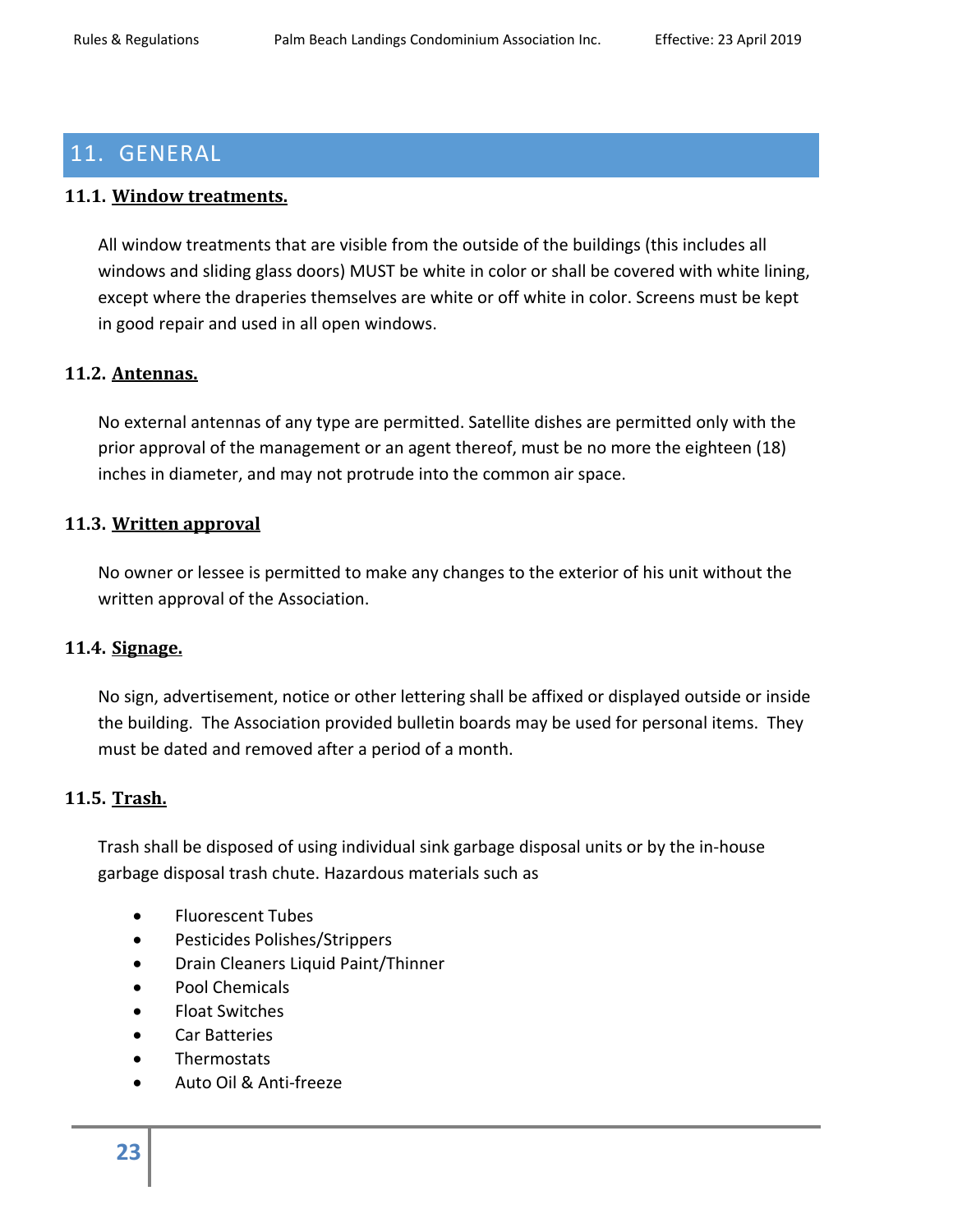- 11.5.1. (Any item not listed above that is marked corrosive, flammable, toxic or reactive is also considered hazardous waste) may not be disposed of on property and must be brought to designated city of Fort Myers sites for disposal.
- 11.5.2. Trash Chute. The trash chute is installed for the convenience of all unit owners and lessees; however, inherent design problems can cause hardship and annoyance to the people on the lower floors. You are requested not to use the trash chute during the hours of 8:00p.m and 8: 00a.m to help eliminate the noise problem created by falling trash, and you must use plastic trash bags to help avoid blockages in the trash chute itself.
- 11.5.3. Large items such as boxes, construction items and clothes hangers and open paint cans that will not fit or that will jam up trash chutes should be placed outside the roller shutter door of the dumpster room where it will be collected.
- 11.5.4. Third parties performing repairs, maintenance and or construction work on a unit must dispose of waste related to their work off property.
- 11.5.5. Strict compliance with recycling regulations is required by all in order to ensure efficient and effective removal of such waste and to comply with local environmental statutory policy.

#### <span id="page-23-0"></span>**11.6. Shopping carts**

are to be used by residents only. Items placed in carts should not exceed the recommended weight from the manufacture of 150 lbs. They must be replaced in the designated area.

# <span id="page-23-1"></span>12. BOAT DOCKS

#### <span id="page-23-2"></span>**12.1. Assignment**

All slips are assigned by Manager and Dock Master based on availability and boat size. All slips are booked on a temporary per use basis, by day, week, month or year. Boat slip booking calendars will be maintained on the association website

12.1.1. Slips must be booked at the association office, preferably in writing no more than 30 and no less than 7 days in advance of intended use.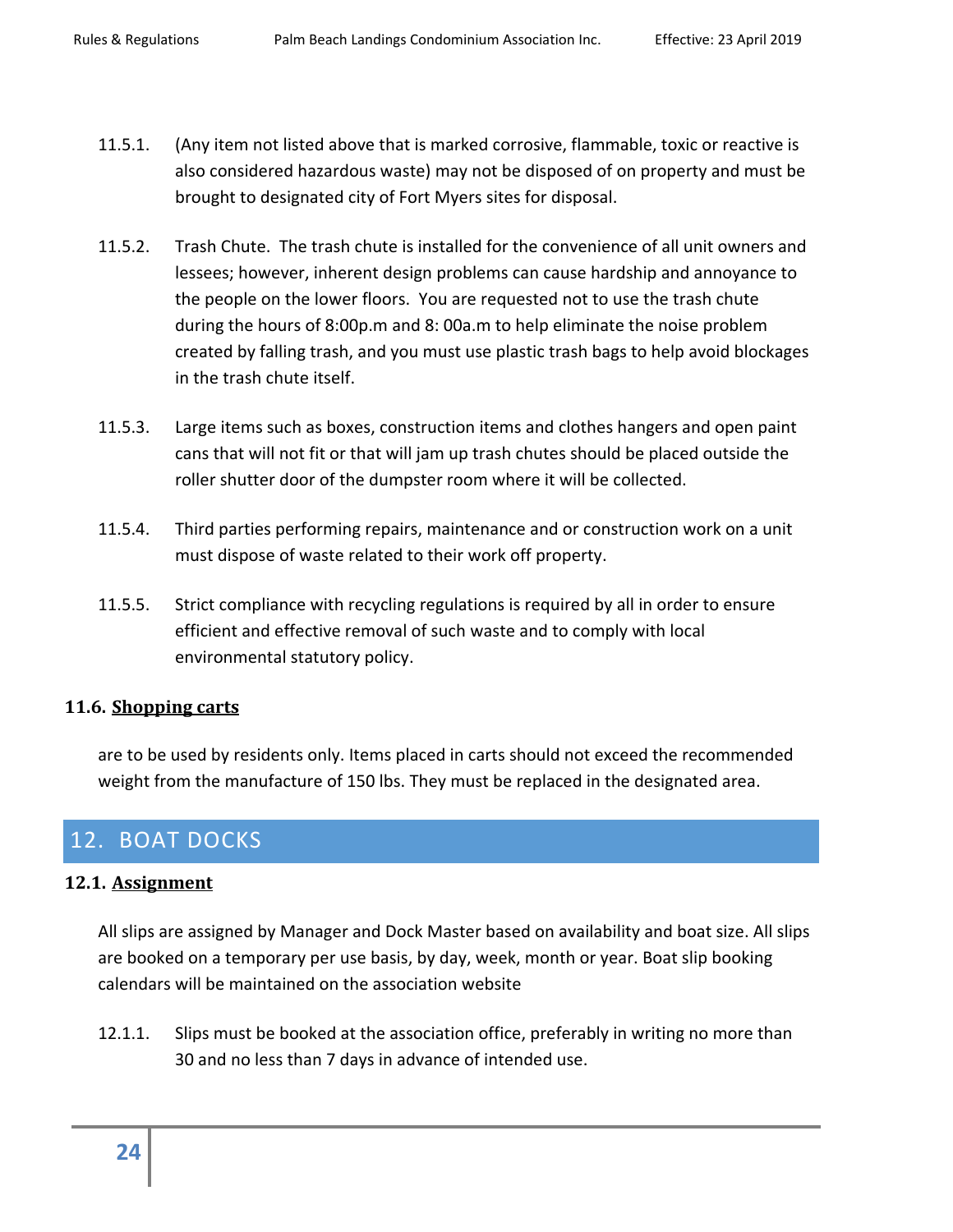- 12.1.2. Residents who do not use their booked assignment will lose it. If a watercraft is not in the water or its owner leaves property for more than 7 consecutive days the assignment is lost and must be re-booked based on availability. Booked assignments are not transferable to or between owners or tenants
- 12.1.3. A watercraft owner may ask management in writing for their booked assignment to be held under special circumstances if a Watercraft must be taken out of water for more than 7 consecutive days. The watercrafts owners' cumulative dock use will be considered when holding a slip under special circumstances.
- 12.1.4. All equipment must be removed from boat docks at the end of an assignment. Any equipment left on the dock may be removed and disposed of by the association. Watercraft owner will be responsible for any costs incurred by the association for the removal and disposal of equipment on the docks.

#### <span id="page-24-0"></span>**12.2. Temporary mooring**

Slip numbers 13 and 14 may be used for temporary mooring, (for no more than 2 hours). Temporary mooring slips cannot be reserved. Only PBL registered watercraft may use theses slips

# <span id="page-24-1"></span>**12.3. Registration & use restrictions**

- 12.3.1. Usage of the boat docks and watercraft/trailer parking area is limited to PBL residents only. Watercraft & trailers must be titled in the name of the unit occupant only or unit occupant & immediate family members. Watercraft should only be used by the unit occupants. Owners that rent their units are not entitled to use the boat parking or docks. Watercraft owners are not permitted to rent/lease their watercraft to any other owner, tenant or guest.
- 12.3.2. All watercraft/ trailers must be sea/road worthy, not unsightly
- 12.3.3. All Watercraft and trailers must be registered with PBL Management & Dock Master *displaying a PBL sticker,* with proof of
	- ownership
	- insurance
	- state registration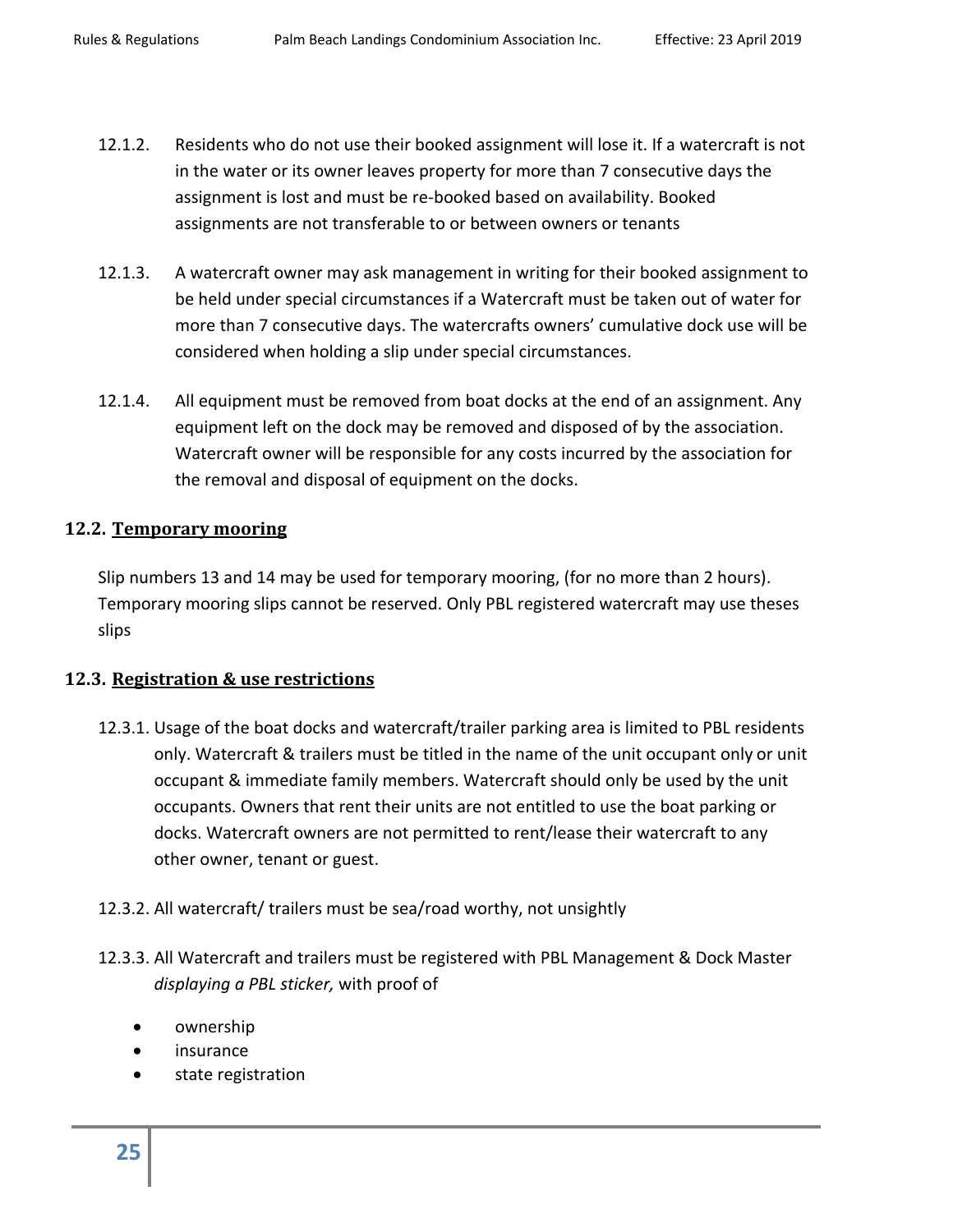- 12.3.4. Watercraft owners must pay any associated fees, sign a statement attesting to have received and read a copy of the rules and regulations regarding boats and understand that maintaining a boat on property is conditional on adherence to these rules.
- 12.3.5. Watercraft must be Re Registered with the association by January 1 each year. Providing current copies of insurance & state registration, paying any associated fees and reaffirming knowledge and adherence to the rules and regulations will be required.
- 12.3.6. Violation of the Boat rule may result in the suspension of right to use boating facilities and refusal to re-register boat
- 12.3.7. Limited to one (1) watercraft and one (1) trailer per PBL resident unit. Boat trailers may not be parked on Association property without a watercraft on it or moored at the docks.
- 12.3.8. Boats may not be left in water if owner leaves the property for more than 7 consecutive days.
- 12.3.9. All wet slips and dry storage are assigned and can be changed by the management with the aid of the dock master on a space available basis. The max length of watercraft to be moored in the dock area is 30 thirty feet. The max length of a watercraft trailer is (33) thirty-three feet. Boats must be contained in the leased area as shown on the survey dated 11/09/07. This includes all lines for high and low tides while remaining in the State required leased area. AT ALL TIMES. A copy of this survey is to be presented to any prospective new or current owners/tenants when application is made. Any watercraft trailer or boat that exceeds these lengths will not be permitted on the property or at the docks.
- 12.3.10. All watercraft should be properly secured to prevent damage. Owner may be held liable for damages caused by improperly secured craft. At the discretion of the Dock Master all worn, frayed, improperly tied dock lines must be replaced or adjusted immediately.
- 12.3.11. If levied by the board watercraft owners must pay a fee to dry park boats and/or trailers on association property. The fee is paid on a yearly basis and is due at time of registration or reregistration on January 1 of each year. Any unused portion of the fee will be prorated and refunded to the watercraft owner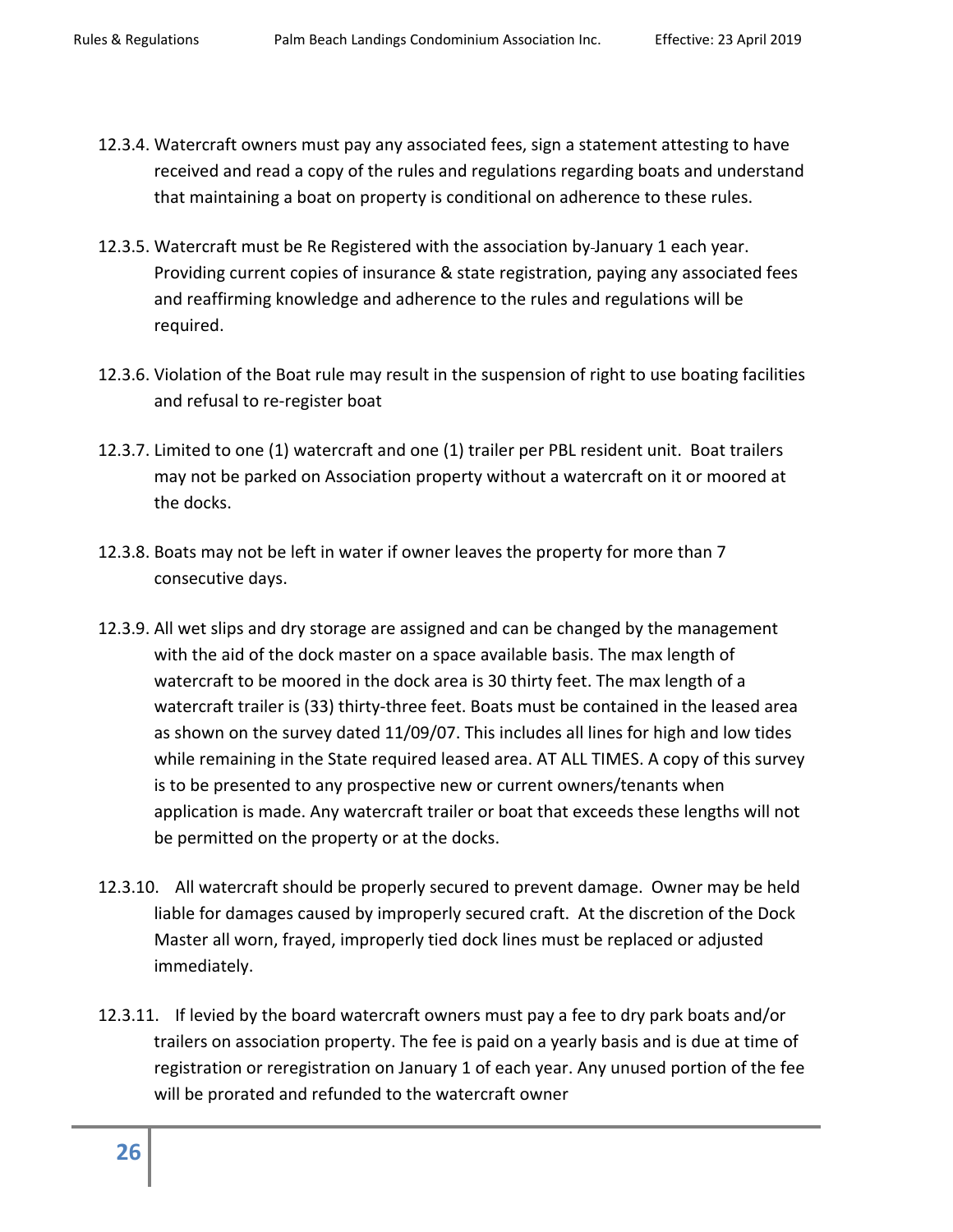#### <span id="page-26-0"></span>**12.4. Insurance**

All watercraft and trailers shall be properly licensed, registered and insured in an amount of not less than \$100,000/\$300,000 per person/incident and \$50,000 property damage. The Palm Beach Landings Condominium Association shall be named as an additional insured while the boat is parked on the premises or at the docks and a certificate of insurance shall be provided to the Association.

#### <span id="page-26-1"></span>**12.5. Living on Boats**

No one may live aboard a vessel while docked at Palm Beach Landings.

# <span id="page-26-2"></span>**12.6. Maintenance**

There shall be no assembling or disassembling of watercraft/trailers in wet slips or dry storage except for ordinary and routine maintenance.

# <span id="page-26-3"></span>**12.7. Combustibles**

No fireworks, open fires, such as barbecue grills, gas cans or combustibles to be used or stored on docks or watercraft at any time. Except for one portable gas tank, intended for use with the motor, may be stored on the watercraft.

#### <span id="page-26-4"></span>**12.8. Trash**

Trash or pollutants to be disposed of in suitable containers.

#### <span id="page-26-5"></span>**12.9. Emergencies**

The Dock Master/Directors may require watercraft to be removed from the docks in an emergency, such as a hurricane or flooding.

#### <span id="page-26-6"></span>**12.10.Children**

<span id="page-26-7"></span>All children 10 years and younger must wear U.S. Coast Guard approved flotation device when using the dock area and must be accompanied by an adult.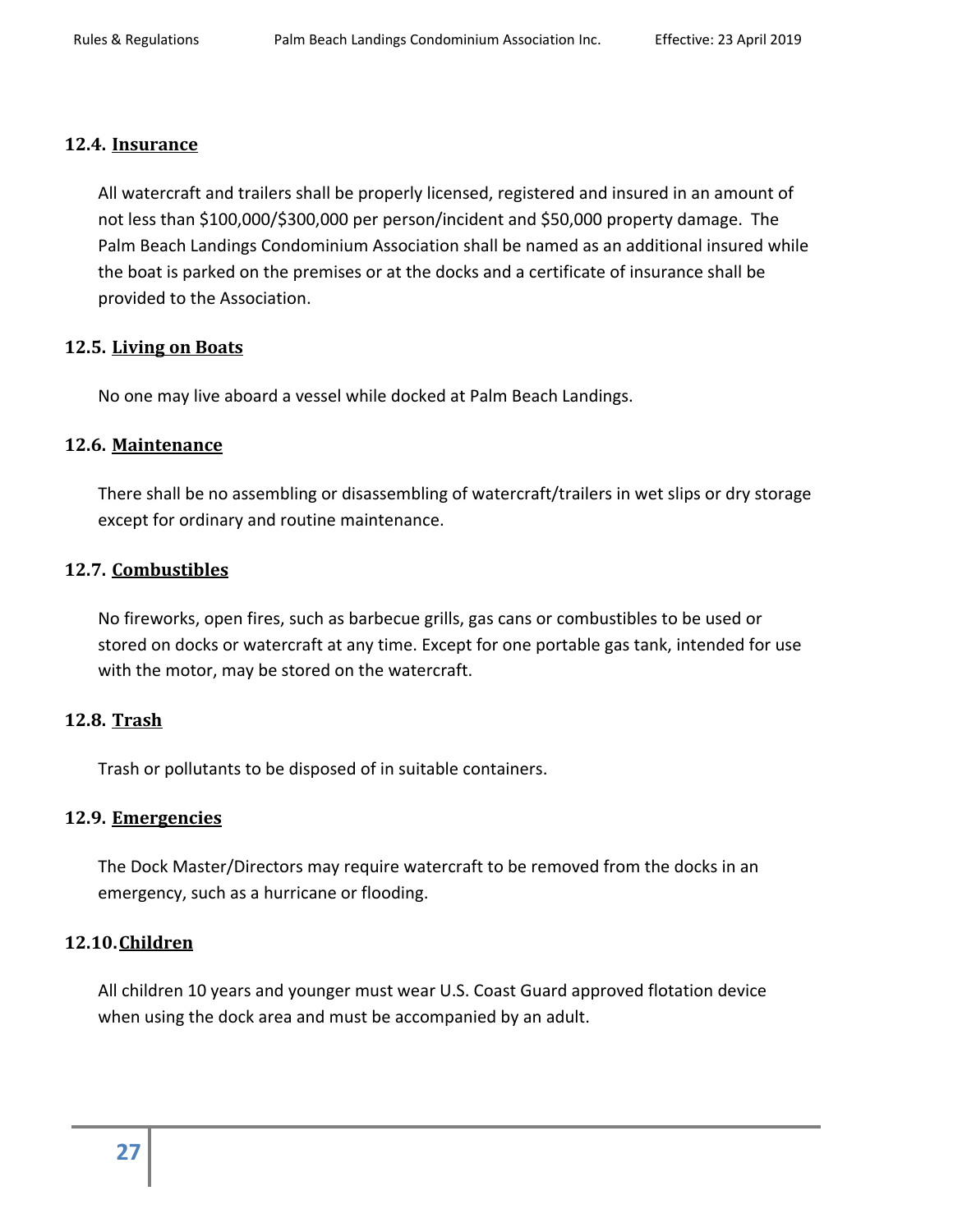#### **12.11.Boat Dock Electricity**

- a. Electrical outlets on boat docks are NOT to be used as shore power
- b. Outlets are to be used for recharging batteries
- c. Outlets are to be used for cleaning of craft
- d. There shall be no continual use of electrical outlets in excess of 12 hours.
- e. Electrical use or electrical cords left on, through the slats in the docks or under the docks after dark are prohibited and will be removed by management.

# <span id="page-27-0"></span>**12.12.Fish Cleaning:**

Cleaning of fish is permitted not the docks as long as you clean up after yourself, use a cutting board to protect the docks and the remains are placed in a disposal and not put back in the water.

# <span id="page-27-1"></span>**12.13.Kayaks & Paddleboards:**

- 12.13.1. Kayaks & Paddleboards are limited to one (1) per PBL resident, Max two (2) per unit. Kayaks & Paddleboards shall display a PBL sticker on the bow and be registered with the association by providing a photo of the Kayak and or Paddleboard to the management. Residents with another registered watercraft (see 12.4) are not permitted to an additional kayak and or Paddleboard and vice versa.
- 12.13.2. Kayaks & Paddleboards can be stored inside the underbuilding storage closets or on the association kayak rack and must fit comfortably in either. Larger Kayaks & Paddleboards may be stored on a trailer specifically made for such purpose. Kayak & Paddleboard trailers shall be regulated in accordance with section 12.4.
- 12.13.3. Kayaks & Paddleboards should be properly secured to the kayak rack to withstand wind and storm conditions. The association will not be held liable for loss or damage to Kayaks & Paddleboards or other property as a result of an unsecured Kayak or Paddleboard.
- 12.13.4. Kayaks & Paddleboards should be used regularly and be in sea worthy condition. Kayaks & Paddleboards that are in an unsightly condition or have evidence of non-use will be removed from the property and disposed of by management.
- 12.13.5. Kayak & Paddleboard owners who wish to store their Kayak or Paddleboards at the association kayak rack will be assigned a space on a first come first served basis. Unused spaces will be locked until an assignment is given.